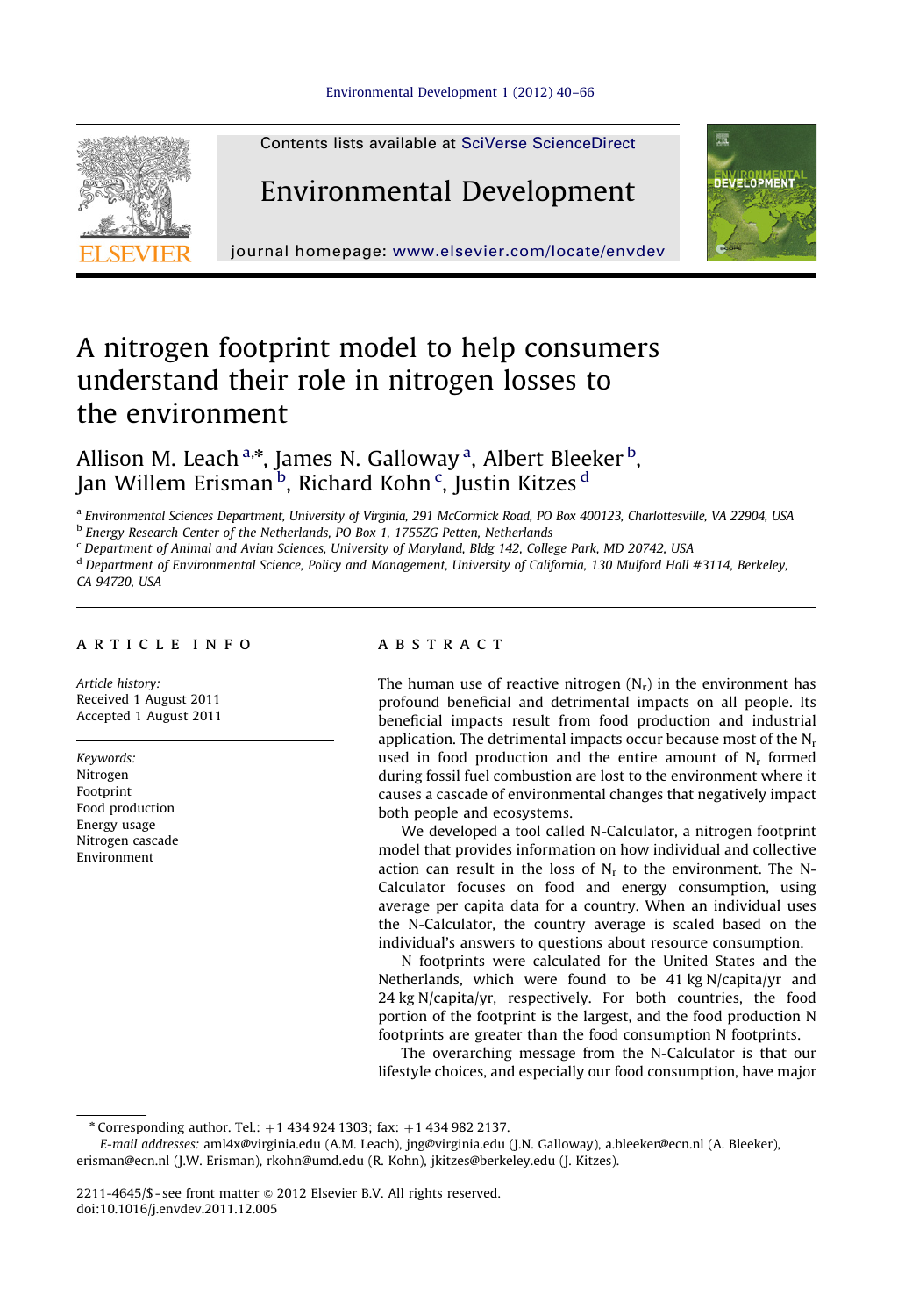impacts on the  $N_r$  losses to the environment. Communicating this message to all of the stakeholders (the public, policymakers, and governments) through tools like the N-Calculator will help reduce N<sub>r</sub> losses to the environment.

 $\odot$  2012 Elsevier B.V. All rights reserved.

### 1. Introduction

The human use of reactive nitrogen ( $N_r$ , all nitrogen species except  $N_2$ ) in the environment has profound beneficial and detrimental impacts on all people. Agricultural uses, including both food production and consumption, contribute the most  $N<sub>r</sub>$  to the global environment; the burning of fossil fuels is the next biggest contributor. The beneficial impacts of the agricultural use of  $N_r$  are related to food production using nitrogen fertilizer and human-enhanced biological nitrogen fixation. These two processes provide the  $N_r$  to sustain about half of the world's population (Erisman et al., 2008). The detrimental impacts result because most of the  $N_r$  used in food production and the entire amount of  $N_r$  formed during fossil fuel combustion are lost to the environment.

Once lost to the environment, the nitrogen moves through the Earth's atmosphere, forests, grasslands, and waters causing a cascade of environmental changes that negatively impact both people and ecosystems. These changes include smog, acid rain, forest dieback, coastal 'dead zones', biodiversity loss, stratospheric ozone depletion, and an enhanced greenhouse effect (Galloway et al., 2003, 2008). The disruption of the N cycle and its impacts necessitate measures to optimize food production and energy use while minimizing the effects. Therefore policies, measures, and behavioral changes are essential. Here we describe tools that can support policymakers, stakeholders, producers, and consumers in that process.

#### 1.1. Communicating the N story

Of all the chemical elements, nitrogen is one whose abundance has been increased the most by human activity (Erisman et al., 2008). Globally, humans contribute about twice the amount of nitrogen to the environment as do all the natural terrestrial processes; on a regional basis it can be many-fold more (e.g., US, 5-fold (United States Environmental Protection Agency, 2011); Europe, 4-fold (Sutton et al., 2011)). In contrast, human activity contributes  $5-10\%$  of  $CO<sub>2</sub>$  emissions; natural processes contribute the remainder (Le Quéré, 2010).

Over the past decade, there have been significant advances in our scientific understanding of the magnitude and consequences of the human alteration of the nitrogen cycle. With these scientific advances, and a much better understanding of how to decrease the negative impacts of nitrogen without impacting the ability to produce food and use energy, we feel it is appropriate to address the challenge of communication and to help consumers and policymakers minimize their role in the disruption of the N cycle and the resulting environmental consequences. We plan to do this by means of a collection of tools brought together in a system called N-PRINT ([Fig. 1\)](#page-2-0). Ultimately, N-PRINT will be able to describe how  $N_r$  is lost to the environment and its resulting impacts due to individual (consumer) and collective (producers and society) consumption behavior and the ways in which policy can have an effect on these losses.

In this paper we will focus on the N-Calculator, which is a per capita N footprint model that defines an N footprint as the total amount of  $N_r$  that is lost to the environment due to individual's consumption of food and energy. The N-Calculator provides an integrated approach that takes into account not only the food and energy consumed by individuals, but also the ''up-stream'' processes that release  $N_r$  to the environment by virtue of the production of the food, energy, goods, and services that individuals use.

#### 1.2. The footprint concept and existing tools

The 'footprint' concept has been developed over the last decade to serve as a metric of the single or collective impacts of people on the environment, relative to the capacity of the planet to support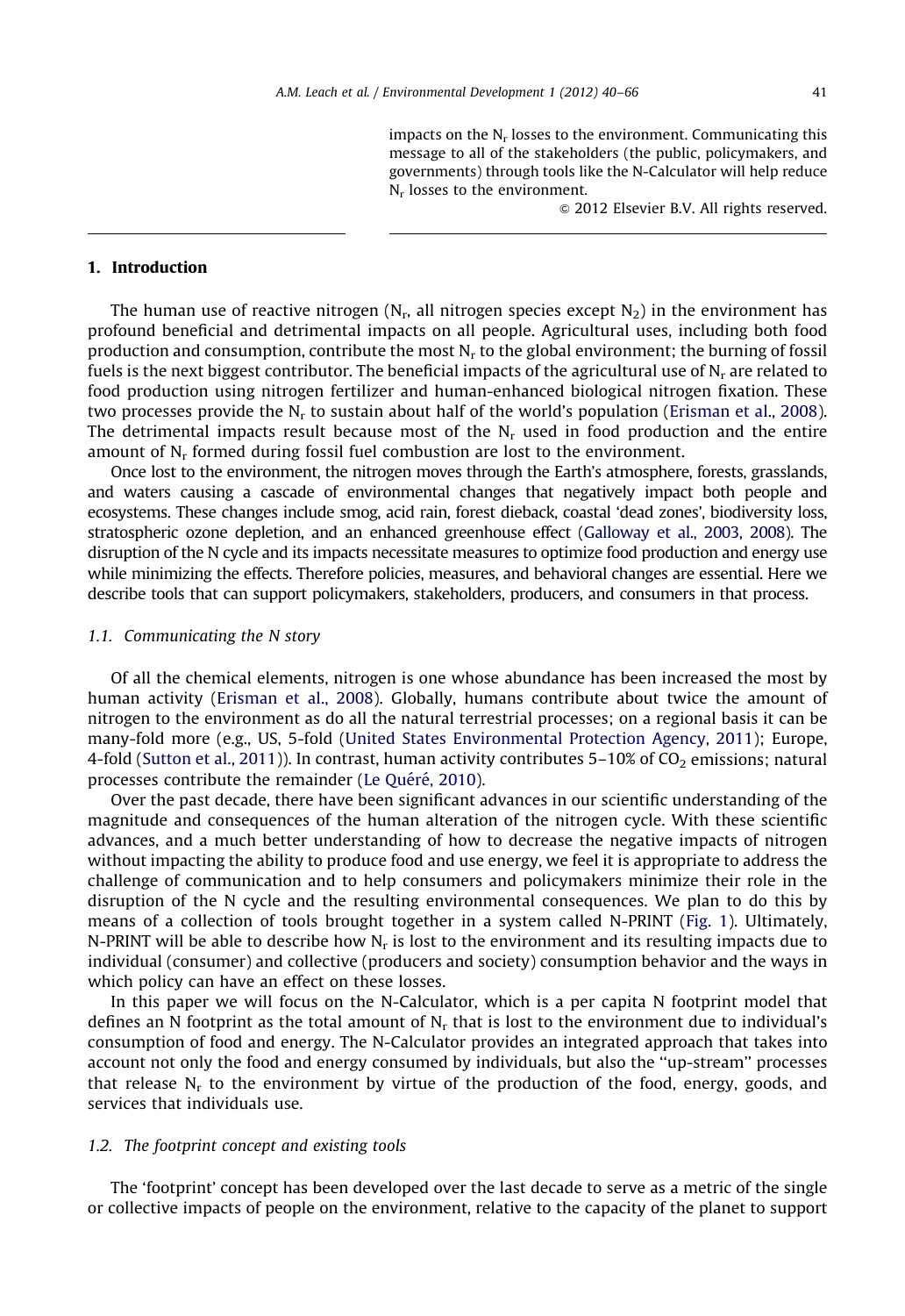<span id="page-2-0"></span>

Fig. 1. Schematic of the N-PRINT system: N-Calculator calculates the consumer footprint; N-Producer calculates the footprint of producers (e.g., farmers); and N-Policy calculates the effect of measures and policies on the N cycle.

those people. There are a number of existing footprint calculators, with The Ecological Footprint being one of the earliest and the most well known with components like energy, food and fiber, timber and paper, and built-up land (Wackernagel et al., 1999, 2002; Global Footprint Network, 2011).

Several groups have examined  $N_r$  flows associated with the use of food and energy by people and regions (e.g., cities, nations). For example, the Chesapeake Bay Foundation in the US has a calculator (Chesapeake Bay Foundation: Your Bay Footprint, 2011) that estimates a household's contribution to  $N_r$  inputs to the Bay resulting from energy use, sewage production, and lawn fertilizer usage. A much more specific calculator has been prepared to estimate N, C, and P fluxes in 360 household ecosystems in the Minneapolis-Saint Paul, Minnesota (USA) urban region. Fissore et al. (2011) found that  $N_r$  fluxes into the households were dominated by human diet, lawn fertilizer applications and surface transportation, which together accounted for  $\sim$ 85% of total household N<sub>r</sub> inputs.

In a life-cycle analysis Xue and Landis (2010) examined the N and P eutrophication potential of food consumption patterns. They showed that different food groups exhibit a highly variable nitrogen-intensity. On average, red meat and dairy products require much more nitrogen than cereals/carbohydrates. An important point they make is that the ranking of foods' nitrogen footprints is not consistent with their carbon footprints. For example, dairy products and chicken/eggs have high nitrogen footprints but low carbon footprints.

Most recently, Galli et al. (2011) have clustered a suite of indicators (ecological, carbon, water; the ''Footprint Family'') to track human pressure on the planet. The work was developed under the One Planet Economy Network: Europe (OPEN:EU) project, funded by the 7th Framework Program in the European Commission, and builds on the premise that no single indicator per se is able to comprehensively monitor human impact on the environment, but indicators rather need to be used and interpreted jointly. As they note in the paper, to better track the environmental impacts of production and consumption activities and assess tradeoffs, the Footprint Family could thus benefit from the inclusion in the suite of additional footprint-type of indicators such as 'nitrogen'. In that regard, one of the objectives of this paper is to provide the methodology behind the nitrogen footprint to make it easier to integrate into the Footprint Family.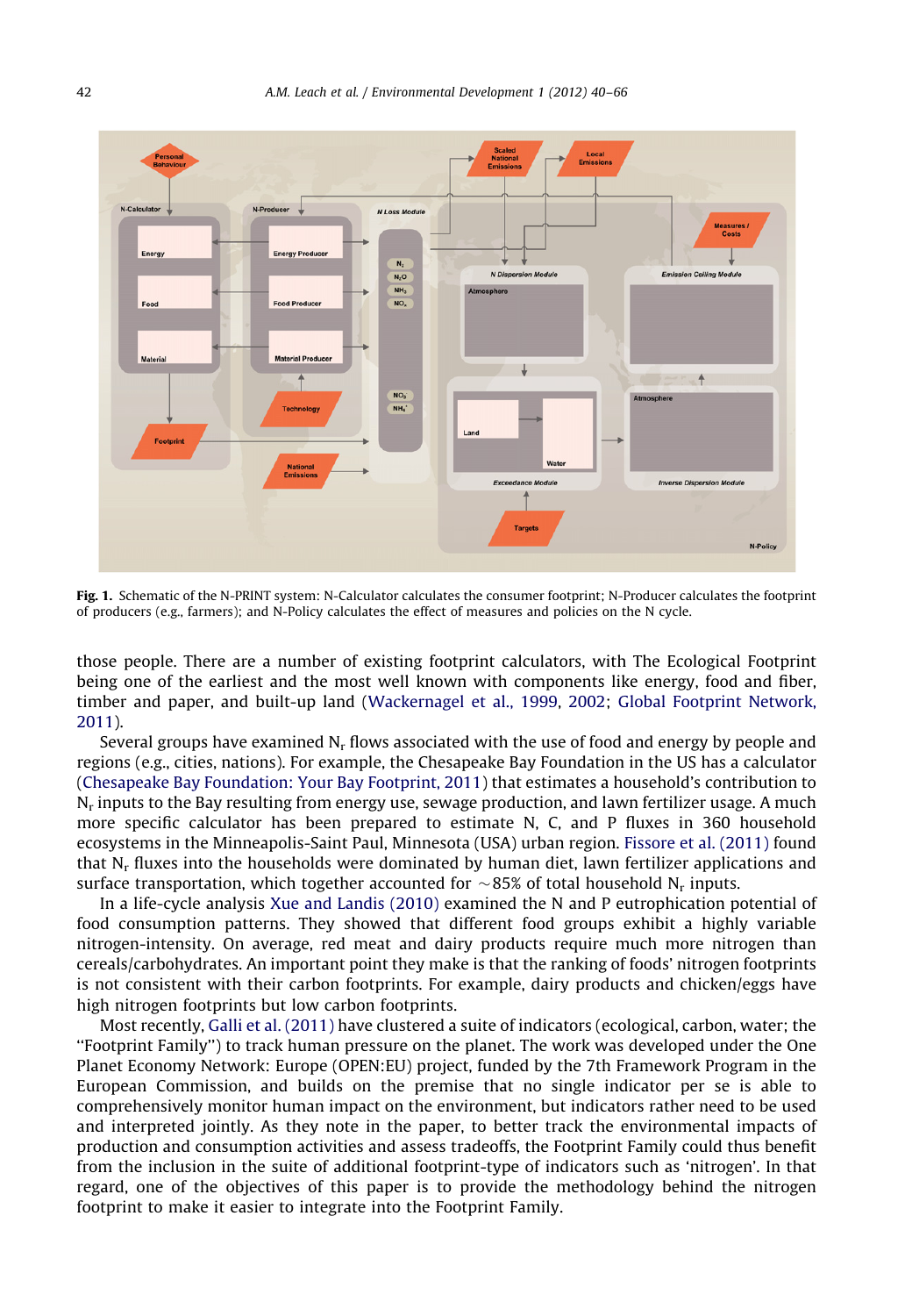#### <span id="page-3-0"></span>1.3. Objectives

The objectives of this paper are (1) to provide background on the scientific approaches in model development and explain the methodology of the N-Calculator and (2) to present the nitrogen footprint of the United States and the Netherlands.

# 2. Material and methods

### 2.1. Average per capita country nitrogen footprints

We define a nitrogen footprint as the total amount of  $N_r$  released to the environment as a result of an entity's resource consumption, expressed in total units of Nr. The N-Calculator focuses on four main areas of consumption: food, housing, transportation, and goods and services. The N footprint consists of the N embodied in food consumption and production as well as the  $NO<sub>x</sub>$  emitted by fossil fuel combustion. The N footprint of each of the areas of consumption is calculated using average per capita data for a country, allowing for the calculation of a country's average per capita N footprint as well as the total N footprint for the country. This average footprint is then scaled appropriately when individuals answer questions about their personal resource consumption (Table 1).

In general the following equation holds (with electricity use as an example):

$$
FP_{ind} = FP_{avg} \times EU_{ind}/EU_{avg}
$$

where  $FP_{ind}$  is the individual footprint (in this case for electricity use),  $FP_{avg}$  the average per capita footprint for a country,  $EU_{ind}$  the individual electricity use, and  $EU_{avg}$  the average per capita electricity use for a country.

This equation format can then be used for each component of an N footprint. The sum of the N footprints of each component within a sector (e.g. food, housing, transportation, and goods and services) provides the N footprint by sector, and the sum of the sectors provides the total N footprint of an individual.

Below, a more detailed description of the methodology of each sector of the N-Calculator is presented. The sectors are broken up into food (food consumption and production) and energy (housing, transportation, and goods and services).

Table 1

| Overview of the N-Calculator questions for scaling the national average N footprints. |  |  |  |  |
|---------------------------------------------------------------------------------------|--|--|--|--|
|                                                                                       |  |  |  |  |

| <b>Topic</b>      | <b>Ouestion</b>                                                                                                                                                                                                                                                                                                                                                                         |
|-------------------|-----------------------------------------------------------------------------------------------------------------------------------------------------------------------------------------------------------------------------------------------------------------------------------------------------------------------------------------------------------------------------------------|
| Food              | 1. How many times a week do you consume different food types? Food categories <sup>a</sup> are the<br>following: poultry, pigmeat, beef, fish and seafood, milk, cheese, eggs, cereals, rice, vegetables,<br>beans and other legumes, starchy roots, nuts, stimulants, and alcoholic beverages<br>2. Is your house attached to a municipal sewer system with tertiary sewage treatment? |
| Energy            | 1. How many kWh of electricity does your household use each month?<br>2. How much natural gas does your household use to heat your home and to cook with<br>each month?<br>3. How many people live in your household?                                                                                                                                                                   |
| Transport         | 1. How many hours do you fly each year?<br>2. How far do you travel by bus or rail each week?<br>3. How far do you travel by car each week?<br>4. What kind of car do you drive?                                                                                                                                                                                                        |
| Good and services | 1. How would you describe your personal spending on goods and services?                                                                                                                                                                                                                                                                                                                 |

<sup>a</sup> Other minor food categories were accounted for in the N-Calculator, but user questions are only asked about the categories listed above.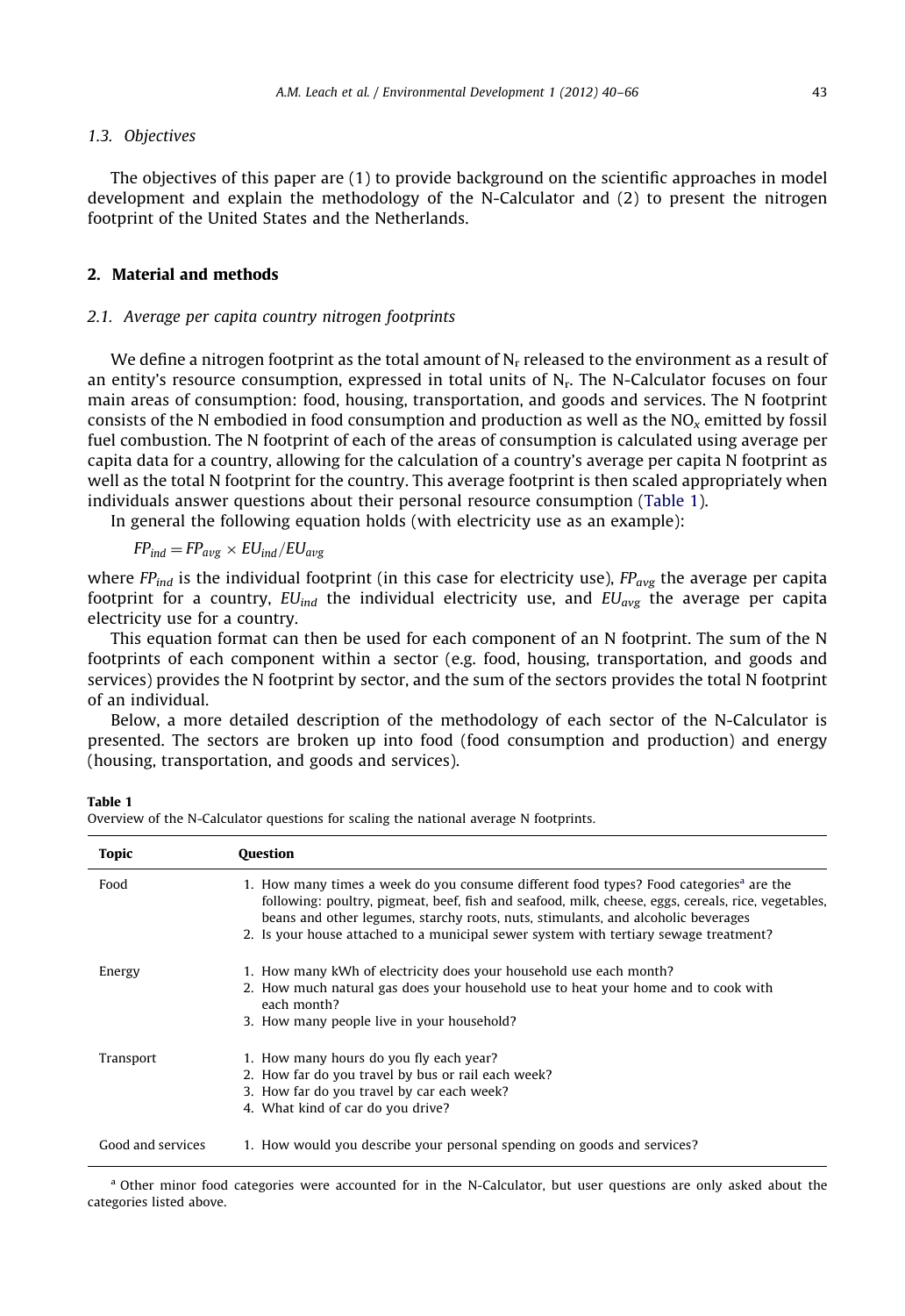#### 2.2. Food nitrogen footprint

The calculation of a food nitrogen footprint consists of two essential parts: food consumption and food production.

### 2.2.1. Food consumption

Calculating a food consumption N footprint requires data on the average per capita consumption of food and the N content of food. Databases available from the UN Food and Agriculture Organization (FAO) provide per capita food and protein supply data, by food type (Food and Agriculture Organization of the United Nations Statistics, 2011). While individual countries often have their own data (e.g. the Department of Agriculture in the United States), this study utilized the FAO databases because they allow for comparisons among countries.

To calculate the food consumption N footprint, country specific per capita protein supply data were recorded from the FAO database by food category, including poultry, pork, beef, fish and seafood, milk, cheese, eggs, animal fats, offals, mutton, goat meat, other meat, cereals, rice, vegetables, fruits, beans and other legumes, starchy roots, nuts, stimulants, alcoholic beverages, oilcrops, spices, sugar and sweeteners, sugarcrops, and vegetable oils.

Food supply data were also recorded and were later used to estimate portion sizes. It is important to note that the protein supply data were used directly to calculate an N footprint, rather than using the food consumption data and independent estimates of the protein content of the food items. This was done because the FAO reports foods in their whole, uncooked form, including inedible items like bones.

The protein (or food) supply describes the amount of protein available for consumption, and not necessarily the amount of protein consumed, because it does not account for food waste. The amount of protein actually consumed was calculated by subtracting out food waste, which accounts for all the food losses that occur after a food product is ready and available for consumption, including waste at the retailer, foodservice, and consumer levels. Kantor et al. (1997) provide estimates of food waste by food type. The amount of nitrogen consumed was then determined using the calculated value for protein consumption and the knowledge that nitrogen makes up 16% of protein by mass ([Fig. 2A](#page-5-0)).

Because the average adult does not accumulate nitrogen as muscle mass, we assumed that all nitrogen consumed is excreted and ultimately released to the environment as human waste. The exception is the use of advanced sewage treatment with nutrient removal technology that denitrifies about 90% the reactive nitrogen in the human waste (Gorecki and Melcer, 2006). When an N-Calculator is developed for a specific country, the availability of advanced sewage treatment is evaluated and considered when determining the average condition.

# 2.2.2. Food production

The food production N footprint was then calculated ([Fig. 2](#page-5-0)B). We refer to this nitrogen as Virtual N (Galloway et al., 2007; Burke et al., 2008), and it is any nitrogen that was used in the food production process and is not in the food product that is consumed. More specifically, Virtual N includes all  $N_r$  losses related to an initial investment of nitrogen fertilizer into a system, such as fertilizer not incorporated into the plant, crop residue not part of the food product, feed not incorporated into the animal product, and all of the plant or animal products that are lost in processing and food preparation. Once all of the inputs and releases are summed, the nitrogen consumed as food can be subtracted out; the remaining amount is the Virtual N. In this case, Virtual N for food does not include the  $N_r$  released to the environment as a result of transportation or other energy use during the food production process; this  $N_r$  was calculated separately, and the procedure is described in [Section 2.3.](#page-7-0)

Different food products demand different amounts of nitrogen to create the consumable food product. There are substantial differences both between plant and animal products and within plant (e.g. vegetable vs. cereals) and animal (e.g. milk vs. beef) products. In that regard, both vegetable products and animal products start with the same procedure to calculate the  $N_r$  released as a result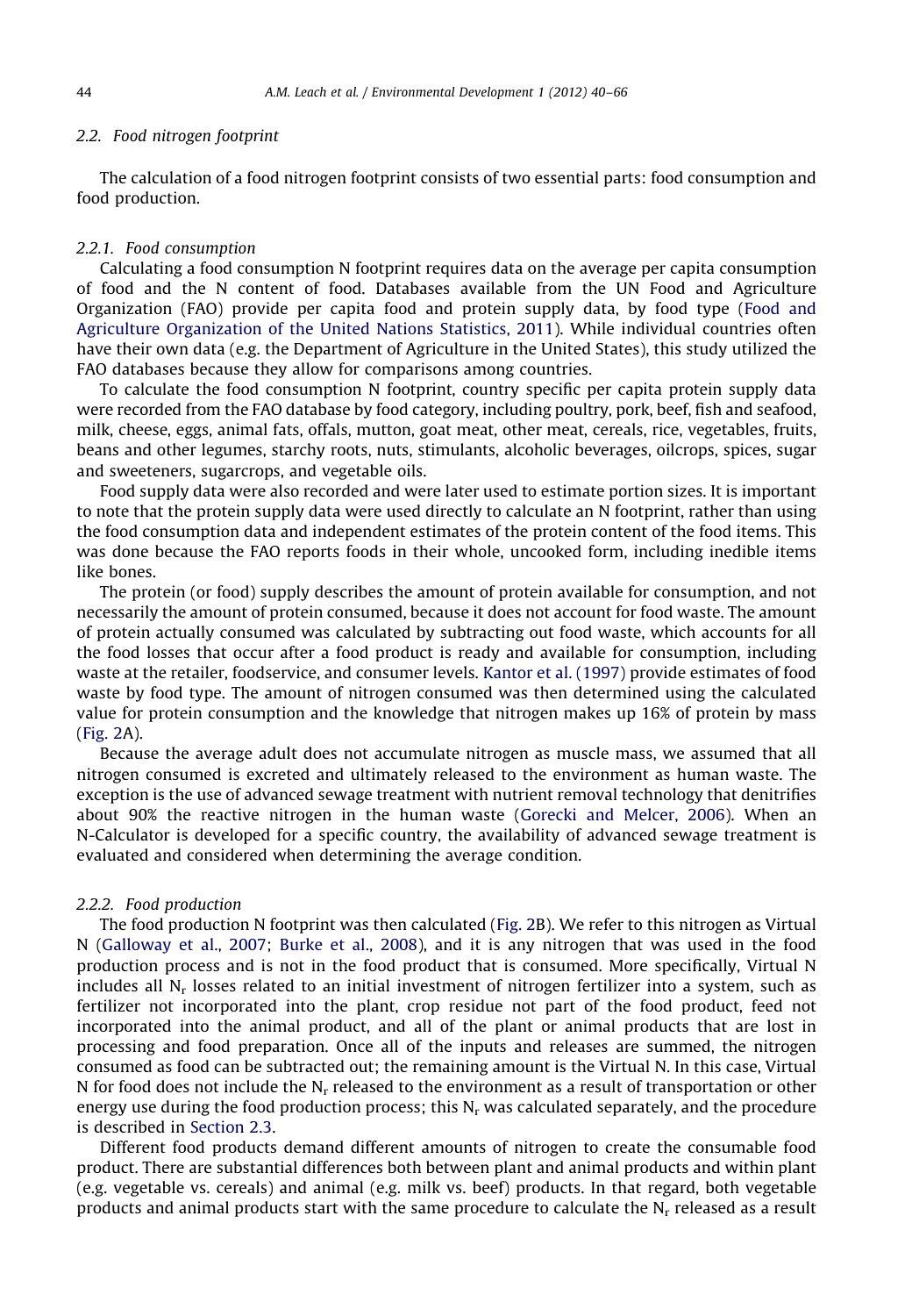<span id="page-5-0"></span>

Fig. 2. Calculation schematic for the nitrogen footprint for food. This figure explains the calculation of: (A) the average per capita food consumption N footprint, (B) the average per capita food production N footprint, (C) an individual's food consumption by food weight, and (D) the average per capita food consumption, by weight, in the country. It is then shown how all of this information is used to find both a total average per capita food N footprint and an individual's total food N footprint. Notes: (1) This figure assumes the required scaling to estimate an annual N footprint; (2) this figure is in terms of calculations by food type, but assumes the summation of all food types to find the total food N footprint; and (3) the only input required by an individual is the dashed box.

of growing a crop, but the animal product calculations extend through the production process of the actual animal.

We calculated Virtual N by relating the units of  $N_r$  released to the environment per unit of  $N_r$ consumed. Referred to as Virtual N Factors, we have estimated these factors for the following major food categories: poultry, pork, beef, milk, vegetables, starchy roots, beans, and grains. For other food categories, we assigned the available Virtual N Factor with the most similar food production process.

The food production process for each of these major food categories was analyzed at each stage of food production. [Fig. 3](#page-6-0) conceptualizes these food production stages by describing the basic production process for vegetable and animal products, using corn and beef as the respective examples. Cattle are fed corn and additional feeds (forage, soybean meal, byproducts), which are produced and used in aggregate, as exemplified in the beef example. The crop uptake factors used here are higher than typically cited values (Raun and Johnson, 1999; Balasubramanian et al., 2004; Galloway and Cowling, 2002) because the factors used in this analysis describe apparent crop uptake, or the total  $N_r$  taken up by the entire crop (including discarded residues) under optimal conditions. A more detailed description of each step can be found in the online supplementary material.

For each of the steps of food production, 6 different parameters were considered: Available N, % of previous N available, N waste produced, % N recycled, N recycled, and N loss. Each of these stages describes the total Nr, regardless of its form. These parameters track what happens to the nitrogen at each stage of food production. They consider, respectively, how much  $N_r$  is available in the food product at each stage, how much is lost as waste, how much of the waste is recycled back into the system, and how much of the waste is lost to the environment. Each of these parameters and their associated calculations are described in more detail in the online supplementary material. The parameters used and the associated references can be found in [Appendix A.](#page-24-0)

The actual Virtual N Factors were calculated by dividing the total N loss by the total available N to find how much  $N_r$  is lost to the environment per unit of N consumption ([Table 2](#page-6-0)).

These Virtual N Factors were calculated for industrial food production facilities that are common in developed countries. Other types of food production systems (e.g., grass-fed beef) will have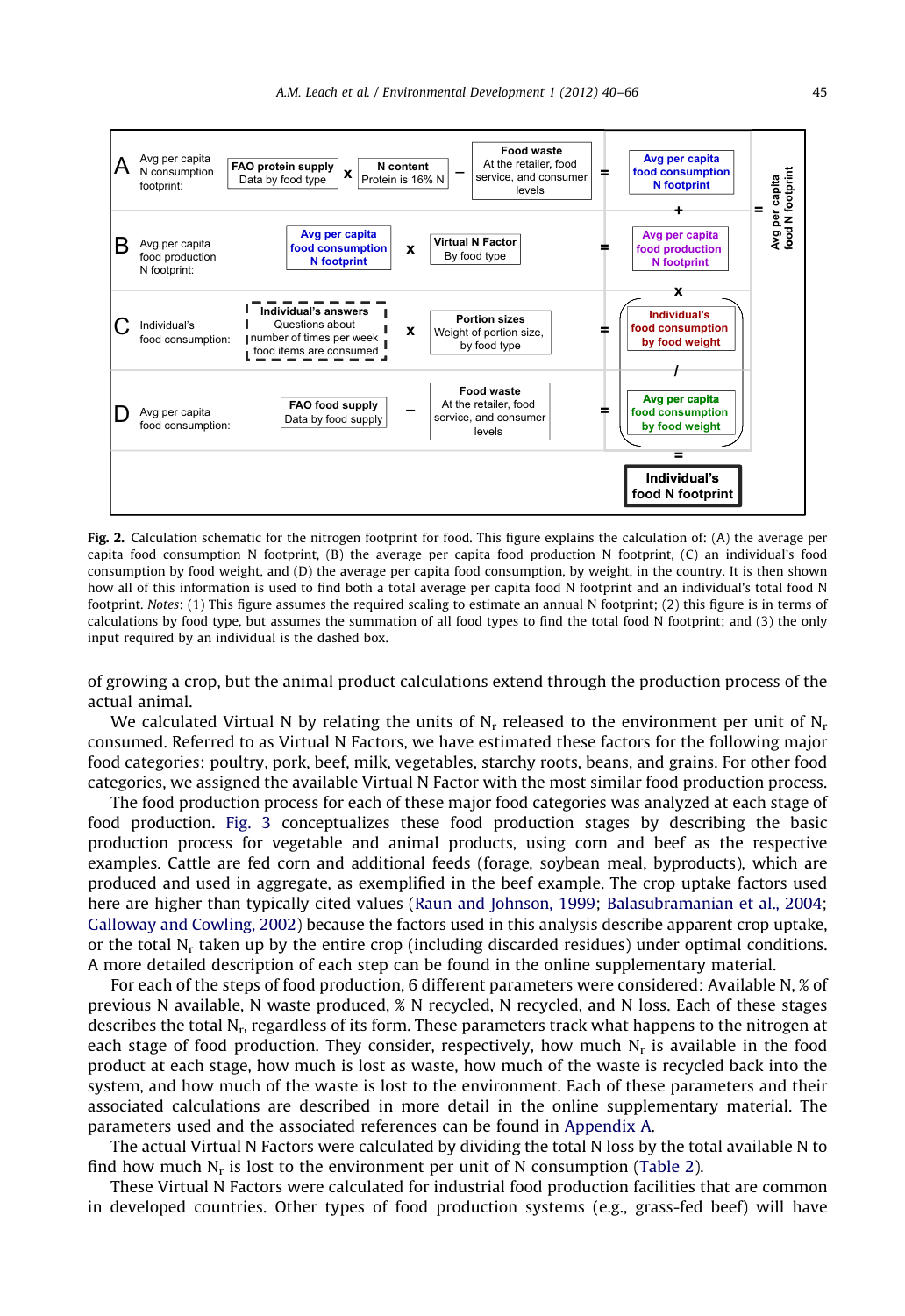<span id="page-6-0"></span>

Fig. 3. N<sub>r</sub> flow in the corn and beef production processes. This explains the process used to calculate (A) N<sub>r</sub> flow in the corn production process, starting with 100 units of new  $N_r$ ; and (B)  $N_r$  flow in the beef production process, starting with 100 units of new nitrogen. Notes: (1) The colored boxes show the available  $N<sub>r</sub>$  at each stage of the food production process, with their areas reflecting the magnitude of N<sub>r</sub>; (2) The black arrows show the N<sub>r</sub> that makes it to the next stage; (3) The start of the gray arrows is the total N<sub>r</sub> wasted, and the end of the gray arrows is the N<sub>r</sub> lost to the environment; (4) The dotted arrows show the  $N_r$  recycled, which is subtracted from the  $N_r$  wasted to find the  $N_r$  lost to the environment; and (5) The diagrams show the summation of multiple iterations of the calculations; the iterations determine how recycled  $N_r$  is distributed throughout the system.

| Table 2 |                    |
|---------|--------------------|
|         | Virtual N Factors. |

| Food category      | <b>Virtual N Factor</b> |
|--------------------|-------------------------|
| Animal products    |                         |
| Poultry            | 3.4                     |
| Pigmeat            | 47                      |
| <b>Beef</b>        | 8.5                     |
| Fish and seafood   | 3.0                     |
| Milk               | 57                      |
| Vegetable products |                         |
| Vegetables         | 10.6                    |
| Starchy roots      | 15                      |
| Legumes            | 0.7                     |
| Grains             | 1.4                     |

different values (Cassman 2002; Oenema et al., 2009). Even within the industrial food production system, the values in Table 2 have some variability. We estimate that the variability of the animal protein values is larger than the vegetable protein values (i.e., 40% vs. 20%), but that the relative ranking of the values is reasonably constant.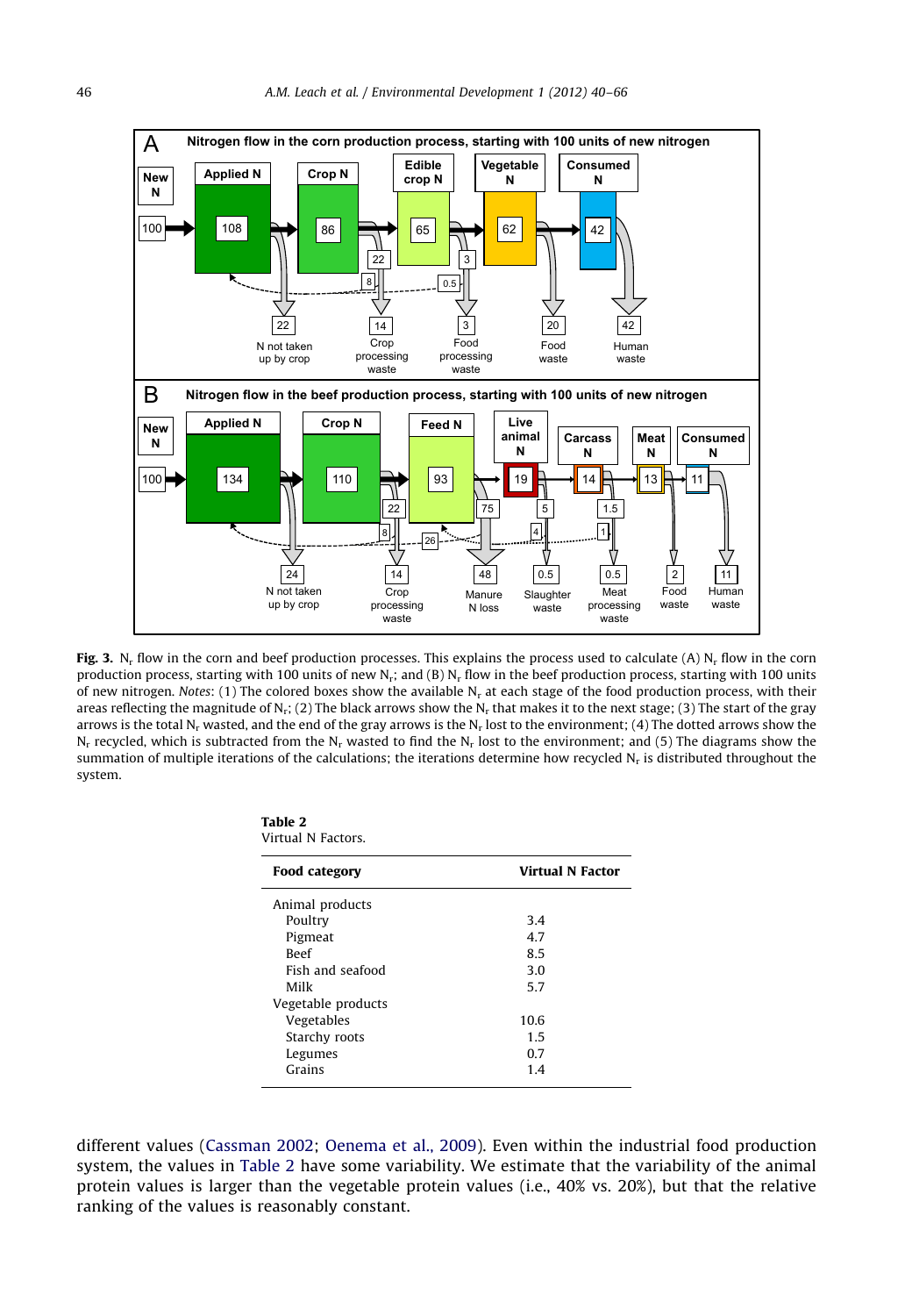<span id="page-7-0"></span>Using this model, the N footprint for each food category was then found by summing the  $N_r$  in the consumed food, plus the Virtual N lost to the environment during the food production process. The total average per capita food N footprint in a country was found by summing the N footprint of all the food categories ([Fig. 2\)](#page-5-0).

Questions in the N-Calculator are asked in terms of portion sizes and the number of times per week an individual consumes a portion of food to determine the total food consumption by weight each year. Average portion sizes were calculated for each of the food categories for each country (see the online supplementary material for more information). These portion sizes were based on multiple data sources and aim to describe how much of a food type is typically consumed at a time (United States Department of Agriculture, 2002; Federatie Nederlandse Levensmiddelen Industrie, 2007). For our purposes, portion sizes generally differ from the accepted serving sizes because people generally consume more than a serving size at a time (United States Department of Agriculture, 2002). For example, although the serving size of bread is typically one slice, we use a portion size of two slices of bread since individuals typically consume two slices of bread in a sitting.

To calculate an individual's N footprint, the average in a country is scaled based on an individual's answers to the questions about food consumption in terms of portion sizes ([Fig. 2C](#page-5-0) and D).

#### 2.3. Energy nitrogen footprint

Energy consumption, the other major part of a nitrogen footprint, is related to the burning of fossil fuels and the resulting  $NO<sub>x</sub>$  emissions. It is comprised of three different sectors: housing (e.g. cooking, heating, cooling), transportation (e.g. car, plane, public transport) and goods and services (the energy used to provide these goods and services). Estimates of the food nitrogen footprint resulting from onfarm energy usage, transportation, and catering services were calculated as part of this analysis, and these values were added in to the food production nitrogen footprint. This section describes the methodology to calculate the average per capita energy nitrogen footprint in a country [\(Fig. 4](#page-8-0)).

The calculation of the energy N footprint is a combination of two approaches: bottom-up and topdown. The bottom-up approach is the combination of activity data (e.g. kilometers driven in a car) and an emission factor (e.g. amount of  $NO<sub>x</sub>$  emitted per kilometer driven) and is used to estimate the N footprint of consumption activities for which accurate emission factors are known, such as the use of electricity, burning natural gas, driving, flying, and riding public transit. The average activity data are collected for a country [\(Fig. 4C](#page-8-0)), and an individual's energy consumption is determined by asking questions about personal energy usage ([Table 1;](#page-3-0) [Fig. 4](#page-8-0)B). By multiplying the activity data with the appropriate emission factor, the total emission of that activity can be obtained [\(Fig. 4](#page-8-0)A). The information required for this approach originates from various sources, using different methodologies and definitions for collecting this information. Therefore, special attention has to be paid to the comparability of the data so that additional uncertainties caused by possible differences are prevented. [Table 3](#page-8-0) lists the activities accounted for using this bottom-up approach, and the data sources utilized can be found in [Appendix B.](#page-14-0)

A different approach is required, however, for the Virtual N energy footprint that reaches consumers through more indirect means. For example, the emission factors described above can be used to estimate the amount of  $N_r$  emitted to the atmosphere as a result of driving a certain distance, but they do not account for the fuel used in the production of the car itself. The top-down approach provides a method for accounting for this additional Virtual N energy footprint for those consumption activities that are not covered by the emission factors in [Table 3.](#page-8-0) The top-down approach first calculates the total energy N footprint for an average resident of a nation using aggregated national statistics. A calculation of the bottom-up energy N footprint for the average resident is then completed, and the difference between these two calculations represents the ''missing'' energy N footprint that is not captured through the emission factor approach ([Fig. 4D](#page-8-0)). This national average missing energy footprint is not scaled when the calculator does not ask related questions about personal consumption. The two portions of this top-down Virtual N energy footprint that are scaled are: (1) the food energy portion, scaled by personal food consumption, and (2) the goods and services sector, scaled by how the consumer rates his or her general level of resource consumption.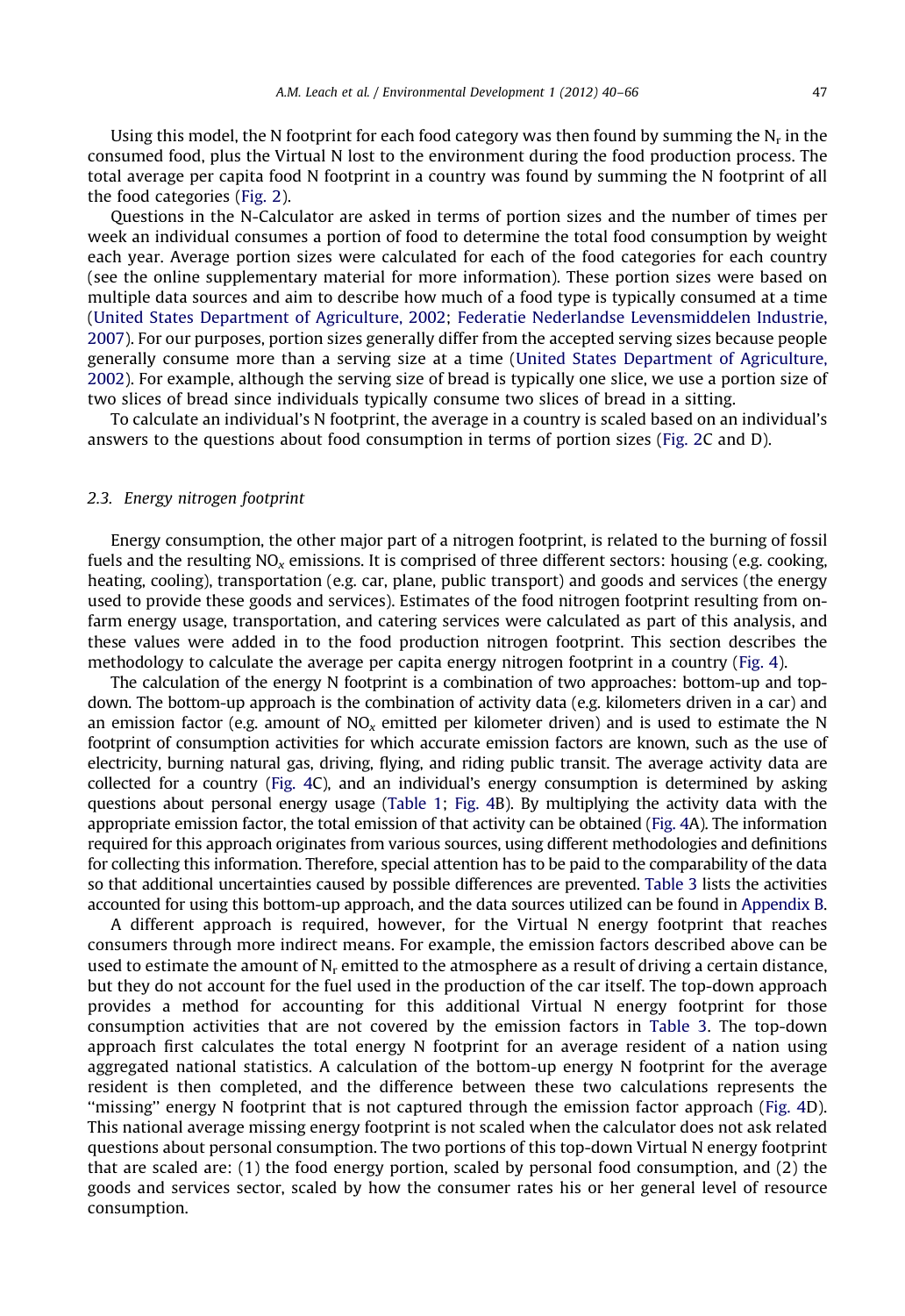<span id="page-8-0"></span>

Fig. 4. Calculation schematic for the nitrogen footprint for energy. This figure explains the calculation of: (A) the average per capita bottom-up energy N footprint, (B) an individual's energy consumption, (C) the average per capita energy consumption, and (D) the average per capita top-down energy footprint. It is then shown how all of this information is used to find both a total average per capita energy N footprint and an individual's total energy N footprint. Notes: (1) This figure assumes the required scaling to estimate an annual N footprint; (2) This figure describes calculations by resource type, but assumes the summation of all resources to find the total energy N footprint; (3) The only input required by an individual is the dashed box; and (4) Two parts of the average per capita top-down N footprint (D) are scaled: (i) food energy, scaled by individual food consumption, and (ii) the goods and services sector, scaled with a question about personal spending. This is not represented in the figure.

#### Table 3

Factors accounted for in energy N footprint, using bottom up approach.

| Component      | Data required for calculation                                       |
|----------------|---------------------------------------------------------------------|
| Housing        |                                                                     |
| Electricity    | Electricity used and average emission factor                        |
| Natural gas    | Natural gas used and average emission factor                        |
| Transportation |                                                                     |
| Plane          | Hours/distance flown on a plane and a passenger emission factor     |
| Public transit | Distance traveled on public transit and a passenger emission factor |
| Personal car   | Distance traveled in a personal car and average emission factor     |
|                |                                                                     |

The top-down energy N footprint was calculated through an environmentally extended input–output analysis, a procedure that was developed in the mid-20th century and is today widely used in the footprint and sustainable consumption and production literature (Bicknell et al., 1997; Miller and Blair, 2009; Wiedmann et al., 2006). This analysis only includes the  $N_r$  emissions related to consumption in a country that also occur within that country, meaning imported energy  $N_r$  is not included.

Economic input–output tables for each nation, showing the flows of money between sectors in the economy, were collected from the Organization for Economic Cooperation and Development (OECD) input–output database (Organization for Economic Cooperation and Development, 2011). Direct sector-level emissions of nitrogen were then gathered from the Environmental Protection Agency for the US (United States Environmental Protection Agency, 2005) and from the European Environment Agency's National Emissions to LRTAP Convention dataset for the Netherlands (European Environment Agency, 2005).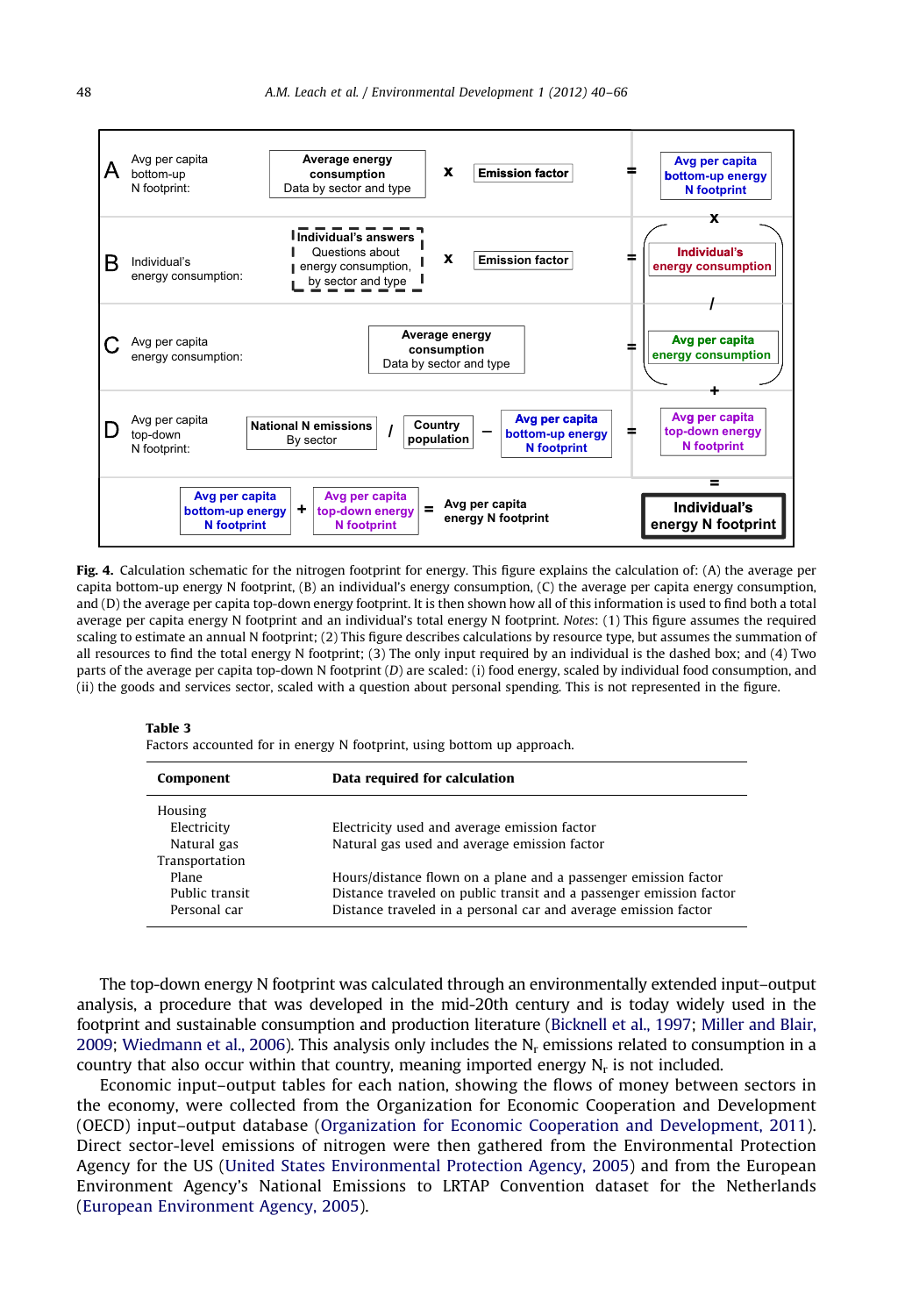<span id="page-9-0"></span>The nation-level total emissions of nitrogen were then allocated to the economic sectors responsible for the initial, direct emission into the environment (e.g. emissions from the combustion of fossil fuels to generate electricity were allocated to the electricity sector, emissions from the burning of fuel in mining equipment were allocated to the mining sector, etc.) to create a direct intensity vector, with units of direct  $N_r$  emissions per dollar output of each sector.

The direct intensity vector was then multiplied by a Leontief inverse matrix derived from the input–output table to calculate the total intensity vector, with units of total  $N_r$  emissions throughout the economy per dollar output of each sector (Miller and Blair, 2009). The total intensity vector represents the total upstream  $N_r$  emissions that are needed for a sector to produce one dollar of output. For example, the insurance sector may have little to no direct emissions of nitrogen (a direct N intensity of zero), but through its purchases from other sectors such as the electricity sector, the service it provides to end users carries an embodied N footprint (a positive total N intensity). The total intensity vector is then multiplied by the household final demand vector to calculate the total household energy N footprint from each sector. Finally, a table produced for the United Kingdom (United Kingdom Office of National Statistics, 2010) was used to relate the output of individual sectors to personal consumption categories given by the UN Classifications Registry COICOP (Classification of Individual Consumption According to Purpose) (UN Statistics Division, 2011). While these OECD and input–output tables and COICOP tables are widely used, they have the shortcoming of aggregating all economic activity into only 48 and 41 sectors or categories, respectively.

In processing the data on direct N<sub>r</sub> emissions, we accounted for emissions of both NH<sub>3</sub> and NO<sub>x</sub> assuming that all  $NO<sub>x</sub>$  is released in the form of  $NO<sub>2</sub>$ . Neither of our data sets included emissions of N<sub>2</sub>O. Some minor contributors to emissions in the EPA data that were difficult to allocate to sectors (e.g. fires, fugitive emissions, accidents/catastrophes) that amount to less than 1% of total US nitrogen emissions were ignored. Approximately 14% of the total N emissions could not be allocated to an individual sector for the Netherlands due to a lack of resolution in the LRTAP data.

### 3. Results

N-Calculators have been completed with data for the United States and the Netherlands. The N-Calculator found that the average per capita N footprint in the United States is 41 kg N/yr and in the Netherlands is 25 kg N/yr (Fig. 5). For the per capita US footprint, food production accounts for 30 kg N/yr,



Fig. 5. Comparison of United States and Netherlands per capita N footprints.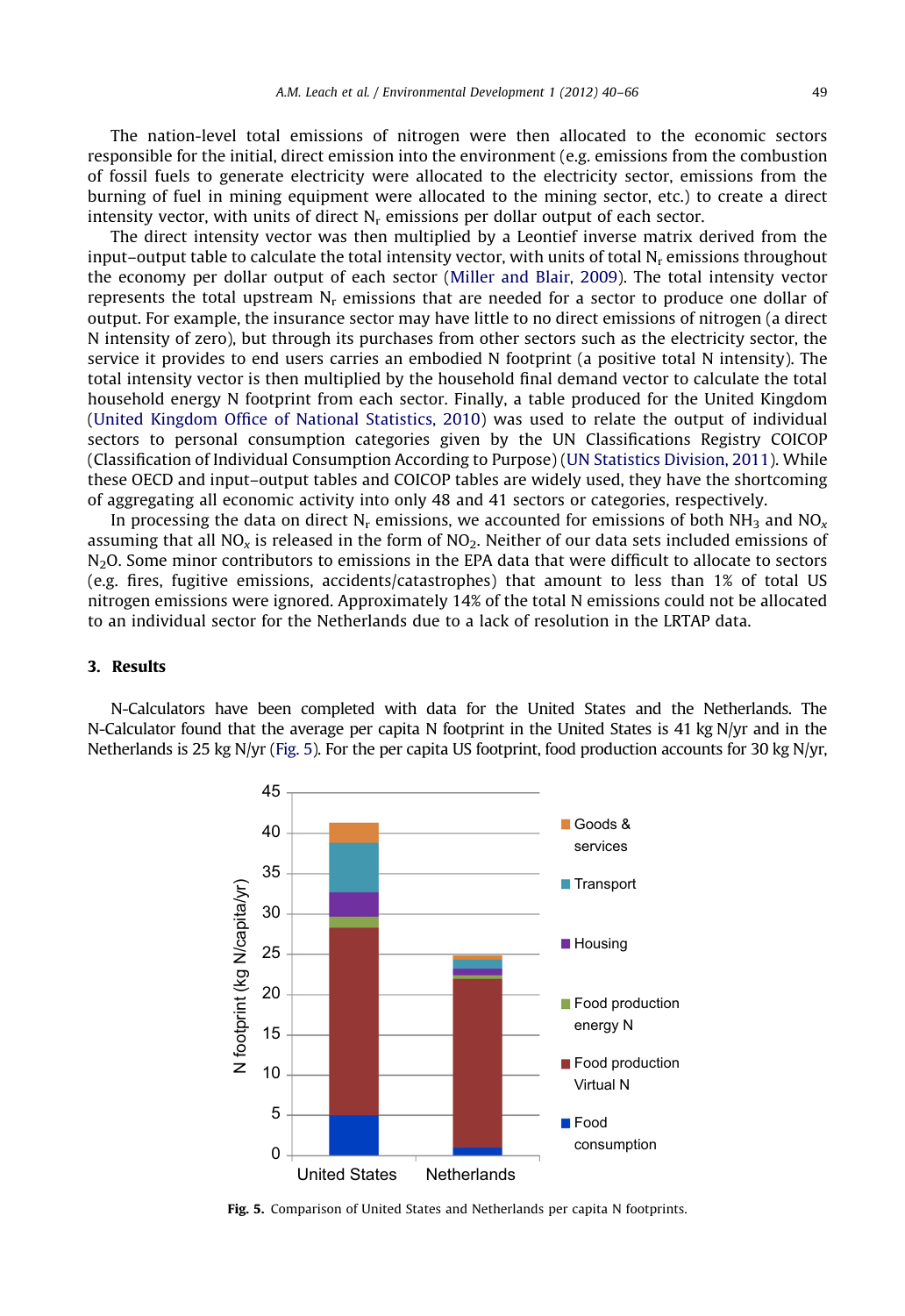of which 25 kg N/yr is lost to the environment prior to food consumption (e.g. during food production), and 5 kg N/yr is lost to the environment after food consumption (e.g. as human waste). For the per capita Netherlands footprint, food production accounts for 22 kg N/yr, of which 21 kg N/yr is lost to the environment prior to food consumption, and 1 kg N/yr is lost to the environment after food consumption. Individuals in the Netherlands consume an average of 5 kg N/yr, but the widespread use of advanced sewage treatment converts most of this reactive nitrogen into a nonreactive form. The US energy footprint totals 12 kg N/capita/yr. The energy N footprint is made up of the housing, transportation, and goods and services footprints, which are 3, 6, and 3 kg N/capita/yr, respectively. The Netherlands energy footprint totals 2 kg N/capita/yr. The NL energy N footprint is made up of the housing, transportation, and goods and services footprints, which are 1, 1, and 0.5 kg N/capita/yr, respectively. Note that the sum of the individual parts does not necessarily equal the total due to rounding. The US and Netherlands per capita N footprints are compared, both as a graph [\(Fig. 5](#page-9-0)) and in tables [\(Appendix C](#page-24-0)). The top-down energy N footprint data are also available in the online supplementary material.

The differences between the US and Netherlands N footprints are clearly reflected in the graph and the tables. By far the largest proportion of the Netherlands N footprint is related to food production Virtual N. Although this is also the case for the US, other sectors in the US also contribute to a substantial amount of the N footprint.

#### 4. Discussion

### 4.1. Average per capita country nitrogen footprints

The substantial difference between the US (41 kg N/capita/yr) and Netherlands (25 kg N/capita/yr) N footprints can be attributed to a variety of reasons across the sectors. In general, both the consumption of resources and the production losses are lower in the Netherlands than in the US.

## 4.1.1. Food sector

The amount and type of N consumed in each country determines the total N footprint. N consumption in the US is 5.2 kg N/capita/yr, and it is 4.6 kg N/capita/yr in the Netherlands. In the animal protein categories, the food choices in the Netherlands lead to a lower food production N footprint, per unit of N consumption. The main contributor to animal N consumption in the US is meat, whereas most of the N consumed in the Netherlands is from dairy, eggs, and fish. However, vegetable products that are less N-efficient are consumed in the Netherlands in comparison to the US, causing the Netherlands vegetable production N footprint to be larger, per unit of N consumption. Although these food choices are important, the main driver in reducing the food production N footprint in the Netherlands is the lower N consumption.

The Netherlands N footprint is also lower because advanced sewage treatment with nutrient removal technology is utilized throughout most of the country. Using this technology removes about 78% of a food consumption N footprint in the Netherlands (Unie van Waterschappen, 2006), or a reduction of about 3.6 kg N/capita/yr. In the US, only about 5% of human waste is treated with advanced sewage treatment with nitrogen removal technology (Robert Bastian, US EPA, personal communication). It is important to note that advanced sewage treatment does not necessarily denitrify most of the reactive nitrogen in the human waste. There are many other forms of advanced sewage treatment that treat the waste in a different way but do not reduce an N footprint.

Although advanced sewage treatment with nutrient removal technology reduces an N footprint and  $N_r$  losses to the environment, it could be a missed opportunity. The production process of synthetic fertilizer is energy-intensive. Recycling and reusing human waste as a fertilizer and a resource would reduce the amount of synthetic fertilizer that needs to be produced.

#### 4.1.2. Energy sector

The US energy N footprint (12 kg N/capita/yr) was also larger than the Netherlands energy N footprint (2 kg N/capita/yr). The difference is due to both consumption habits and energy use efficiencies.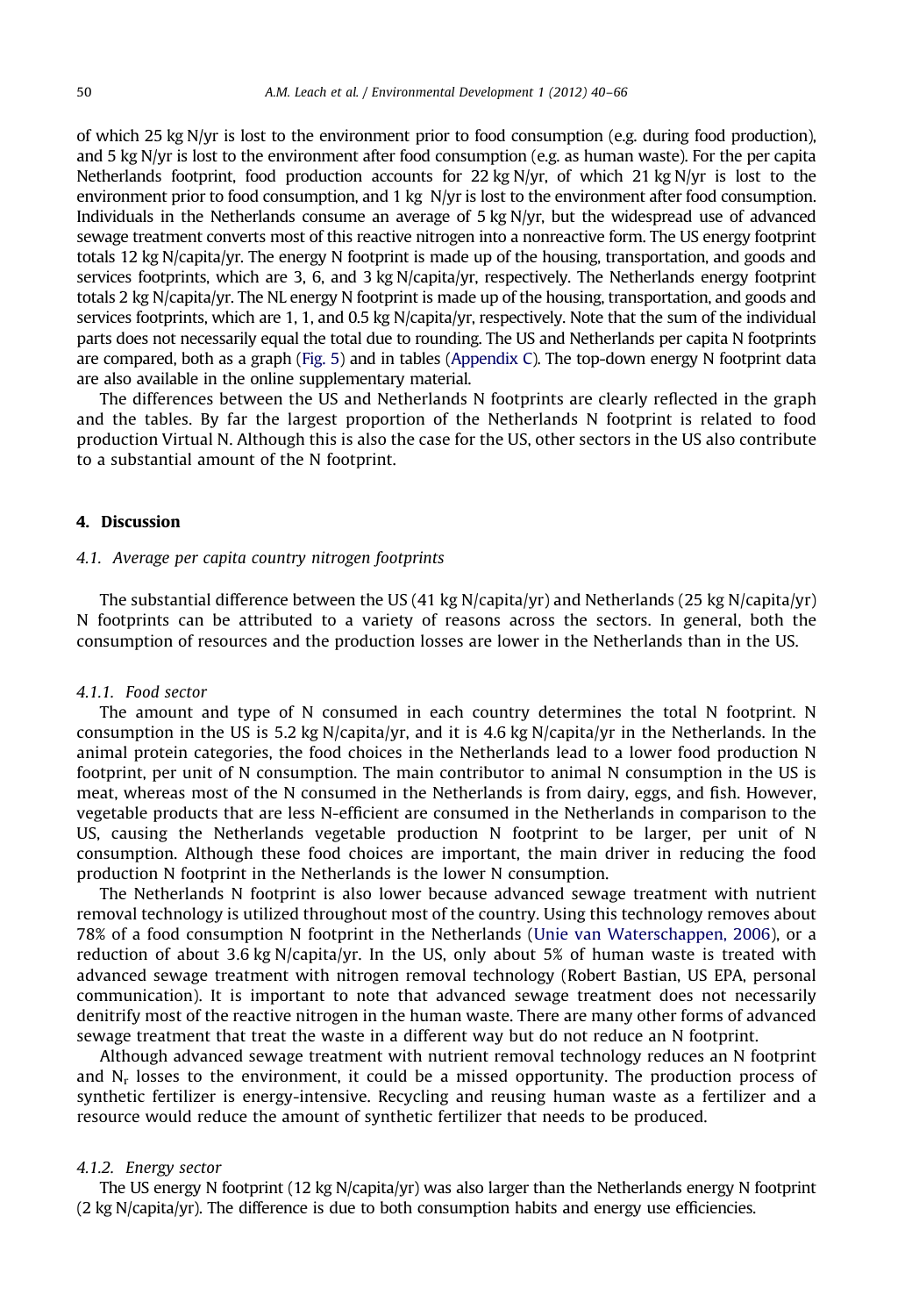The biggest difference can be found in the transport sector and especially the personal car category. On average, Americans drive about 400 km/week, whereas the Dutch only drive about 170 km/week. The average public transit distance traveled in the Netherlands is greater than that in the US, but the emission factor for public transit is smaller so it has a limited impact on an N footprint. With the exception of public transit, all aspects of energy consumption in the US are larger. Emission factors in the US are also generally larger due to less efficient burning of fossil fuels. Both of these factors cause the US energy N footprint to be significantly larger than the Netherlands energy N footprint.

However, the Netherlands energy N footprint may be underestimated for two reasons. First, 14% of the direct sector emissions in the top-down energy N footprint could not be allocated and were not included in the footprint. Second, the imports coming into a country and their associated production and transport  $N_r$  losses are not accounted for using the current top-down energy  $N$ footprint analysis. If the Netherlands imports a significant amount of its goods, then its energy N footprint would increase with the inclusion of imported  $N_r$ .

#### 4.1.3. Significance of Virtual N Factors

There is a large variation in the Virtual N Factors, which range from 0.7 to 10.6 kg N released to the environment per kg N consumed [\(Table 2\)](#page-6-0). There is also a wide variation in their environmental consequences, which are determined by the way in which the  $N_r$  is lost: to the air (as NH<sub>3</sub>, NO<sub>y</sub>, or N<sub>2</sub>O) or to the ground and surface water (as NH<sub>4</sub> or NO<sub>3</sub>). Depending on the loss route and form, the Virtual N will have different consequences to the environment. If the contribution of these N species to the different environmental effects were taken into account, the consumption of consumer products could be better ranked according to environmental consequences. This effort would require additional spatial information about the  $N_r$  losses and the region of interest. Since this information extends beyond the scope of the current N footprint calculator, the ranking of the N forms and their consequences is not taken into account here. However, this important analysis will be completed and utilized in the N-Producer and N-Policy models of the final N-PRINT system.

#### 4.2. Top-down N footprint estimate: a cross-check

The N-Calculator estimates the nitrogen footprint of countries by using data on total food consumption from the FAOSTAT, Virtual N Factors associated with food consumption, and with fossil fuel emissions associated with housing, transportation, goods, and services. In this regard it is a bottom-up calculation in that it is based on consumption of food and energy. There is another independent method that calculates the same thing. This method is a top-down analysis, as it starts with how much  $N_r$  is introduced into the country from food and energy production. More specifically, the N<sub>r</sub> sources are (1) NO<sub>x</sub> formed during fossil fuel combustion, (2) N<sub>r</sub> fixed by cultivation-induced BNF, and (3) fertilizer applied to grow food. It is important to note that this top-down analysis is different from the top-down energy N footprint described in [Section 2.3](#page-7-0).

Since this is an independent analysis, it can be used to cross-check the value from the bottom-up calculation in N-Calculator. The comparison of this top-down to the N-Calculator bottom-up approach works best for those countries where food production is within the countries' borders (i.e., limited food imports) because all of the production-related  $N_r$  losses occur in the consuming country.

As an example, we did this for the US (where 95% of the food consumed is produced within the country) using a recent analysis of the national nitrogen budget for 2002 (United States Environmental Protection Agency, 2011).

- (1) For fossil fuel combustion, 5.7 Tg N/yr was introduced into the US atmosphere. Expressed on a per-capita basis, it is 19 kg N/yr.
- (2) For food production, C-BNF and fertilizer application introduces 7.7 Tg N/yr and 9.8 Tg N/yr, respectively, into agroecosystems. Expressed on a per-capita basis, it is 58 kg N/yr.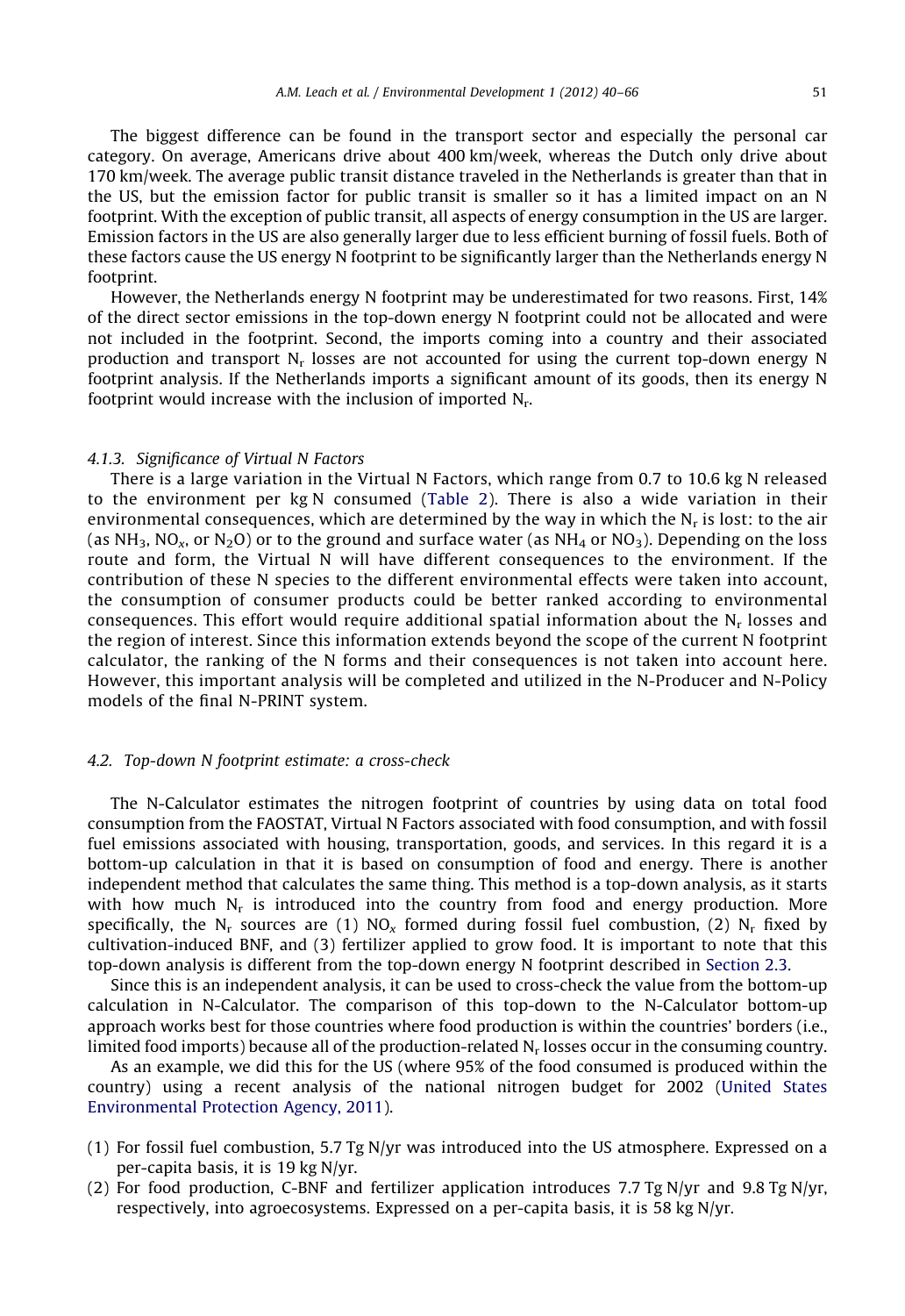These can be compared to the energy and food components of N-Calculator. For the former, the total for housing, transportation and goods and services (whose contribution to the N footprint is measured as  $NO<sub>x</sub>$  emissions from fossil fuel combustion) is 12 kg N/capita/yr, compared to the topdown estimate of 19 kg N/capita/yr.

For food production, the average footprint from the bottom-up is 30 kg N/capita/yr, compared to the top-down estimate of 58 kg N/capita/yr. The reason for the difference in the food calculation is because the bottom-up is consumption-based—it starts with what people consume and then works down the production stream to calculate the total N footprint. However, the top-down examines all the  $N_r$  that is used to produce both what is consumed, and what is exported. For a correct comparison, the amount of  $N_r$  that is exported and its production losses needs to be subtracted from the 58 kg/capita/yr. Since the amount exported is 4.1 Tg N/yr (14 kg N/capita/yr), and since it is mostly grain (i.e., wheat, maize, soybeans), which has production losses of about 60% of the grain exported, the total  $N_r$  associated with grain that is exported is 6.6 Tg N/yr. This leads to a corrected top-down food production value of 36 kg N/person/yr, which compares well with the consumption based, bottom-up analysis or 30 kg N/person/yr. The remainder of the difference is likely explained by the inclusion of agriculture used for non-food purposes, such as corn for ethanol, in the top-down estimate but not in the bottom-up estimate.

#### 4.3. Quality of the data

Due to the nature of the N footprint analysis in finding averages in a country, there are uncertainties in the data. The averages used in the N-Calculator are appropriate for a country overall, but may not be suitable for an individual's situation. For example, because the N-Calculator focuses on conventional agriculture, the N footprint of organic beef may not be accurately calculated. However, the tool in its current version aims to serve as an educational device that can show individuals the relative nitrogen impact of their decisions, rather than to precisely calculate the N footprint of specific situations.

# 4.3.1. Food data

The FAO data, which were used for food consumption estimates, are generally reliable for developed countries. The consumption data is reported by individual countries to the FAO, making the FAO dependent on the resources available in a country.

The individual parameters used to calculate the Virtual N Factors [\(Appendix A](#page-24-0)) ranged in level of certainty. Capturing average estimates for the food production process is difficult because much variation exists, even within a single farm. Furthermore, Virtual N Factors were only developed for the major food categories, meaning that a factor is not available for every food category. In these cases, the Virtual N Factor for the food produced most similarly was used, for example the vegetables factor was used for fruit. The Virtual N Factors also only describe the average industrial food production process in the US. Although very similar, the food production process in the Netherlands is different than the US. Additionally, much variation exists in the food production process within the US. As the Virtual N Factors describe the average, they cannot accurately calculate the N footprint of a food item grown using unconventional methods. The N-Calculator provides a framework for using different data from different sources.

#### 4.3.2. Energy data

The energy data in the N-Calculator describe the average situation in a country. Country averages for national  $N_r$  emissions, resource consumption, and emission factors were obtained from reputable sources [\(Appendix B\)](#page-14-0).

Although individuals using the N-Calculator can modify the average resource consumption to fit their lifestyle, they do not have as much control over the emission factors. These average emission factors accurately describe a country overall, but may not accurately represent an individual's consumption choices. For example, the electricity emission factor assumes the average type of fuel used to produce electricity; individuals cannot select a specific energy source like nuclear power,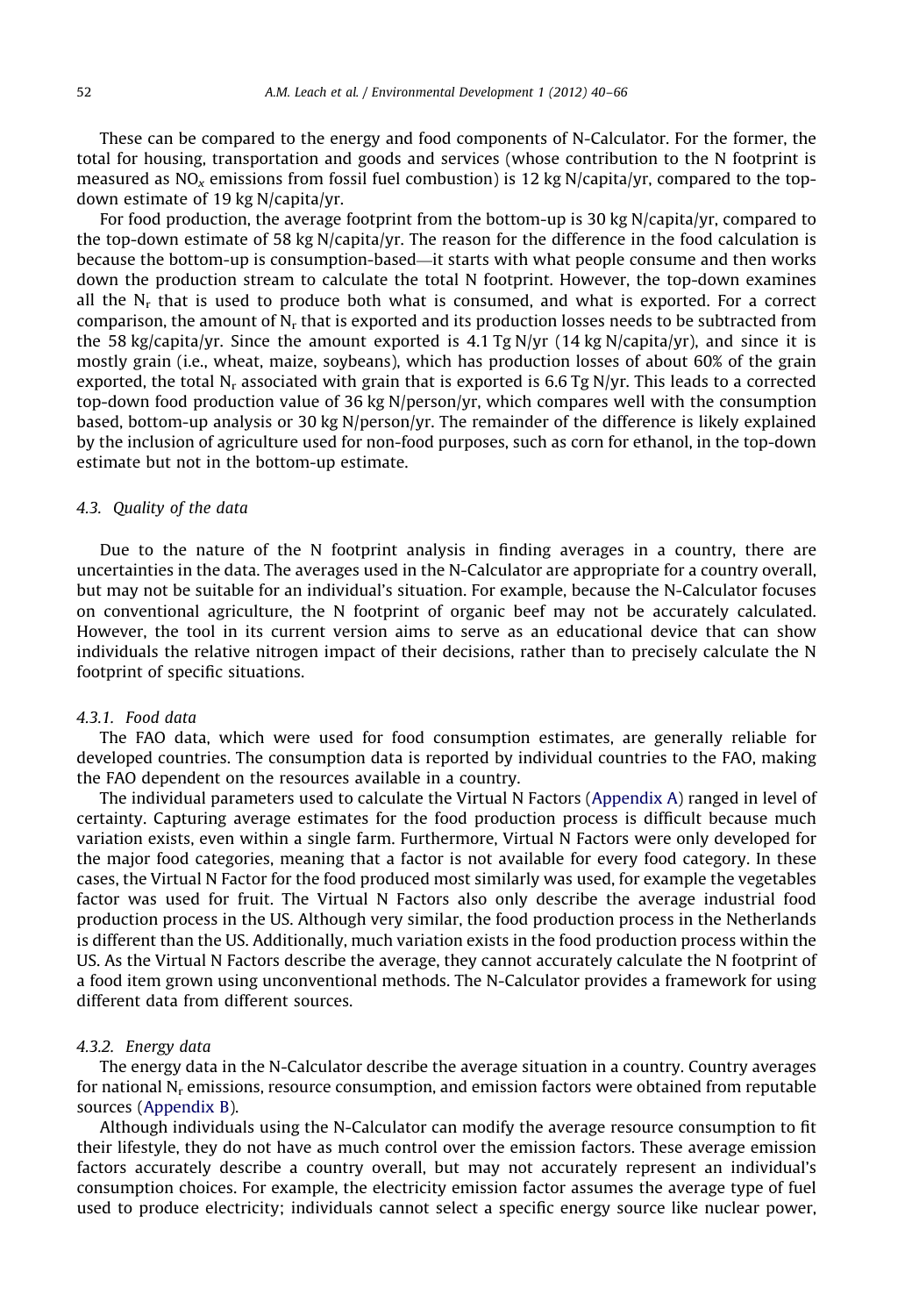

Fig. 6. Average N footprints of online users of the N-Calculator. Notes: The numbers in brackets after the country names show the number of footprints calculated per country using the N-Calculator.

solar energy, or coal. However, some exceptions exist. For example, in the US, an individual can select his home state, and the N-Calculator will then select the average for that state rather than for the country overall. Additionally, users can choose what kind of car they drive, as different cars can have varying efficiencies.

Many of the items listed above as shortcomings in both the food and energy data will be improved upon in the future. For example, the next version of the N-Calculator will account for additional food production methods and it will provide users with more options in the energy section to better represent their personal situation. However, the N-Calculator will never perfectly calculate the N footprint of every situation because it is an educational tool that relies on averages.

#### 4.4. Use of the N-Calculator to date

The calculator was launched in February 2011 and since then it has been tested and used by over 5000 people (Fig. 6). The distribution gives an impression of the interest people have in receiving information about their personal footprint. When viewing the data, it is important to note that individuals often use the online N-Calculator to test scenarios, meaning that the outliers are often not accurate N footprint estimates of individuals. Additionally, individuals from countries other than the US and the Netherlands must select one of those two countries to use the N-Calculator, possibly making their N footprint results unsuitable for their situation.

# 5. Conclusions

Over the past few years, several footprint approaches have been developed for water, carbon, and for the ecological effects of human consumption. Here we present the first N footprint calculator. The disruption of the regional to global N cycle and its consequences is not well known to the public and to policymakers. Furthermore, because of the complexity of the issue there is only limited knowledge about how to optimize the increasing need for food and energy while limiting the effects of  $N_r$  in the environment. Such effects include the impacts on ecosystem services (including food production, biodiversity, and other services), the effects on human health (air and water quality) and the impacts on climate change.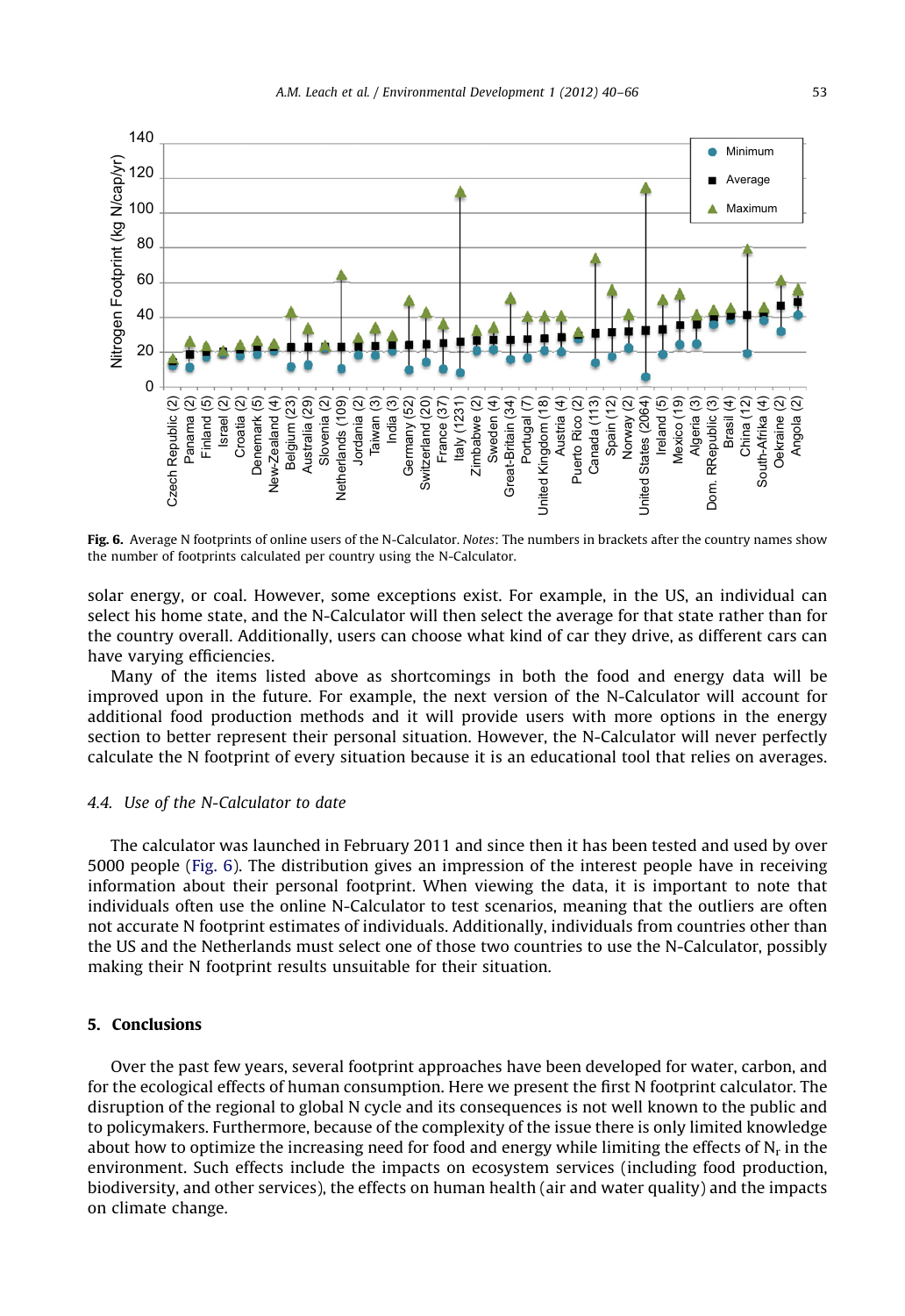<span id="page-14-0"></span>Here we present the N-Calculator as a first step in the development of a set of tools to help policymakers, producers, and consumers. The N-Calculator is a personal N footprint calculator that provides an estimate for a person in a certain country of the  $N_r$  that he or she consumes in food and uses through fossil fuels and the  $N_r$  that was used in production (and lost to the environment) to produce the food, energy, and products. This tool is based on the general footprint data for the country, changed by the personal consumption patterns obtained by an inquiry on the web ([www.N-PRINT.org\)](www.N-PRINT.org). The calculator uses the best available country specific data on emission factors, resource consumption, etc. We selected the best scientific knowledge to provide the parameters and factors. The range of some of the parameters might be big and uncertainty can be large, but since this is a relative indicator and used as such, this does not make a difference for the main purpose of the calculator, which is to help consumers understand the issues and find ways to reduce their N footprint.

The overarching message from the N-Calculator is that our lifestyle choices, and especially our food consumption, have major impacts on the  $N_r$  losses to the environment. A reduction in meat consumption is a very efficient way of reducing an N footprint. Furthermore, the type of meat and the way it is produced makes a difference. Energy consumption is generally very high in developed countries, and limiting our resource consumption would positively impact our energy N footprints. Communicating these messages to all of the stakeholders (the public, policymakers, and governments) through tools like the N-Calculator will help reduce Nr losses to the environment.

The next steps in the development of the N-PRINT tool will be to link the  $N_r$  losses to effects. For this we will need to estimate the losses to the environment in terms of emissions to the air (ammonia and  $NO<sub>x</sub>$ ) and the run-off and leaching to groundwater and rivers (nitrate). Additionally, we will have to link this to the cascading effects in different regions to the global scale to provide quantitative estimates of the relationship between the Virtual N and the environmental impacts. Finally, we will have to collect data, parameters, and factors to enable footprints for different regions/countries in the world. The basis for the N-Producer and N-Policy models is laid out with the N-Calculator. However, several further developments are needed in this direction, which will be addressed in future papers.

#### Role of the funding source

This study was supported with funding from a variety of sources. We appreciate the assistance we have received from the Agouron Institute, the Energy Research Center of the Netherlands, the Tyler Foundation, the United States Environmental Protection Agency, the Netherlands Ministry of Infrastructure and the Environment, and the University of Virginia. These sponsors have not played a role in the study design, the data, the report, or the decision to submit a paper for publication.

#### Acknowledgments

This paper is a contribution to the International Nitrogen Initiative. A topic of this breadth required intellectual support from many individuals, and we are very thankful to the following for their important input: Dale Allen, Robert Bastian, Marshall Burke, Russell Dickerson, Otto Doering, Rick Haeuber, Arjan Hensen, Brendan McLaughlin, Bill Moomaw, Harold Mooney, Carolyn Opio, Nicolas Sakoff, Kaj Sanders, Henning Steinfeld, Thomas Theis, and Penelope Whitney.

### Appendix A. Food production N footprint data and references

This appendix lists the steps, data, and references used to calculate Virtual N Factors, which describe the Nr lost to the environment throughout the food production process for the major food categories [\(Tables A1–A3\)](#page-15-0).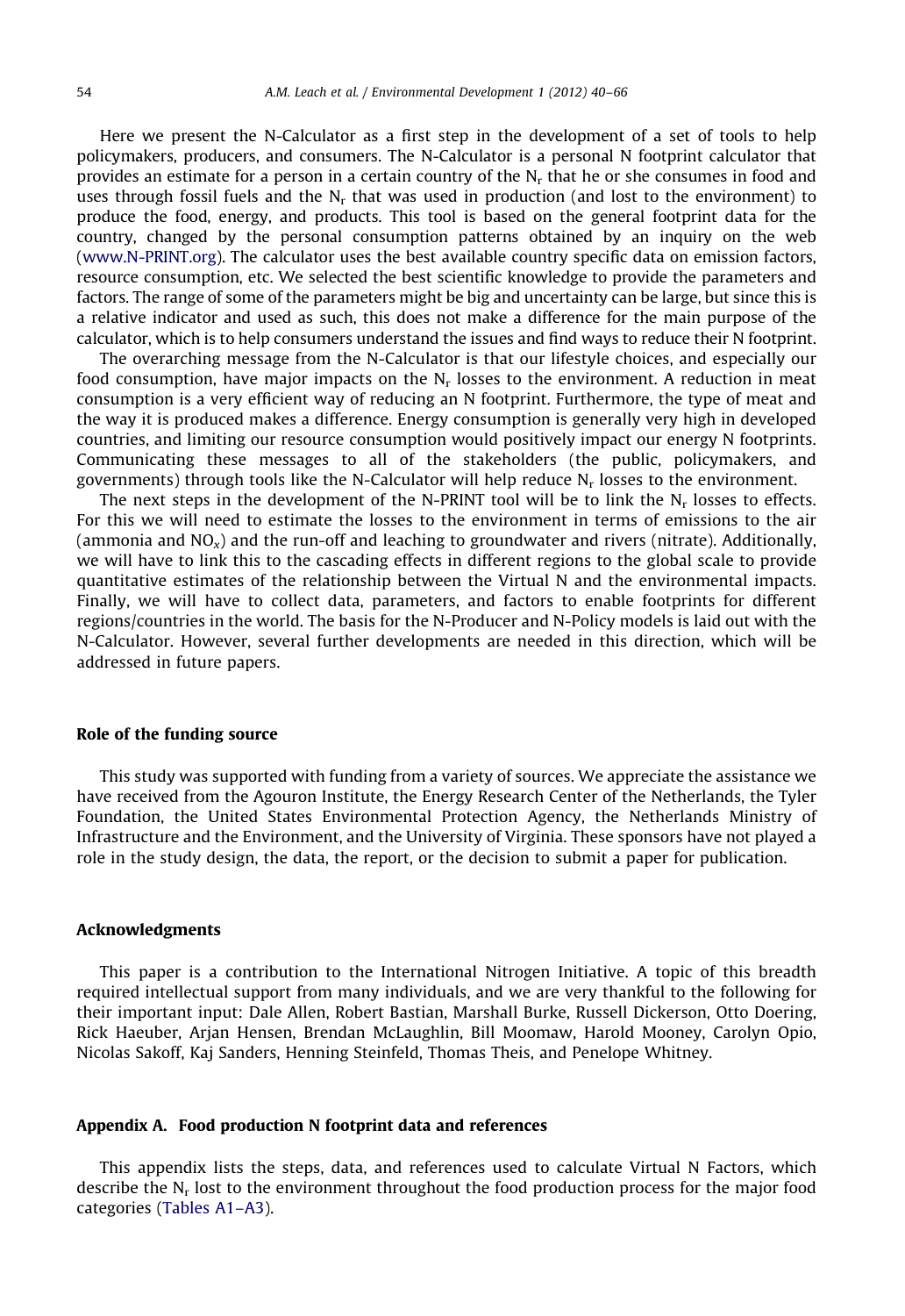# <span id="page-15-0"></span>Table A.1

| Food                    | foods      |                  | Specific Food production steps |               |      |                  |                                                                                             |                  |           |                                                                                                                   |               |                                                                                                                     |  |  |
|-------------------------|------------|------------------|--------------------------------|---------------|------|------------------|---------------------------------------------------------------------------------------------|------------------|-----------|-------------------------------------------------------------------------------------------------------------------|---------------|---------------------------------------------------------------------------------------------------------------------|--|--|
| category                |            | (A) Application  |                                |               |      | (B) Uptake/loss  |                                                                                             |                  |           | (C) 1st processing                                                                                                |               |                                                                                                                     |  |  |
|                         |            | % of<br>Previous | Ref.                           | %<br>Recycled | Ref. | % of<br>Previous | Ref.                                                                                        | $\%$<br>Recycled | Ref. % of | Ref.<br>Previous                                                                                                  | %<br>Recycled | Ref.                                                                                                                |  |  |
| Vegetables Average 1    |            |                  |                                | 0             |      | 0.20             | Maryland Cooperative 0<br>Extension (2009),<br>Maryland Department<br>of Agriculture (1998) |                  | 0.75      | Maryland<br>Cooperative<br>Extension $(2009)^a$ ,<br>Maryland<br>Department of<br>Agriculture (1998) <sup>a</sup> | 0.35          | Maryland<br>Cooperative<br>Extension $(2009)^a$ ,<br>Maryland<br>Department of<br>Agriculture (1998) <sup>a</sup>   |  |  |
|                         | Broccoli - |                  |                                |               |      | 0.25             | Maryland Cooperative -<br>Extension (2009),<br>Maryland Department<br>of Agriculture (1998) |                  |           |                                                                                                                   |               |                                                                                                                     |  |  |
|                         | Lettuce -  |                  |                                |               |      | 0.19             | Maryland Cooperative -<br>Extension (2009),<br>Maryland Department<br>of Agriculture (1998) |                  |           |                                                                                                                   |               |                                                                                                                     |  |  |
|                         | Tomato -   |                  |                                |               |      | 0.19             | Maryland Cooperative -<br>Extension (2009),<br>Maryland Department<br>of Agriculture (1998) |                  |           |                                                                                                                   |               |                                                                                                                     |  |  |
|                         | Spinach -  |                  |                                |               |      | 0.17             | Maryland Cooperative -<br>Extension (2009),<br>Maryland Department<br>of Agriculture (1998) |                  |           |                                                                                                                   |               |                                                                                                                     |  |  |
| <b>Starchy</b><br>roots | Potatoes 1 |                  |                                | $\mathbf{0}$  |      | 0.87             | Maryland Cooperative 0<br>Extension (2009),<br>Maryland Department<br>of Agriculture (1998) |                  | 0.75      | Maryland<br>Cooperative<br>Extension $(2009)^a$ ,<br>Maryland<br>Department of<br>Agriculture (1998) <sup>a</sup> | 0.35          | Maryland<br>Cooperative<br>Extension $(2009)^a$ ,<br>Maryland<br>Department of<br>Agriculture (1998) <sup>a</sup>   |  |  |
| <b>Legumes</b>          | Beans      | $\overline{1}$   |                                | $\mathbf{0}$  |      | 0.90             | Maryland Cooperative 0<br>Extension (2009),<br>Maryland Department<br>of Agriculture (1998) |                  | 0.75      | Maryland<br>Cooperative<br>Extension $(2009)^a$ ,<br>Maryland<br>Department of<br>Agriculture (1998) <sup>a</sup> | 0.35          | Maryland<br>Cooperative<br>Extension $(1998)^{a}$ ,<br>Maryland<br>Department of<br>Agriculture (2009) <sup>a</sup> |  |  |

Vegetables: data and references for the factors used to calculate vegetable Virtual N Factors, part 1.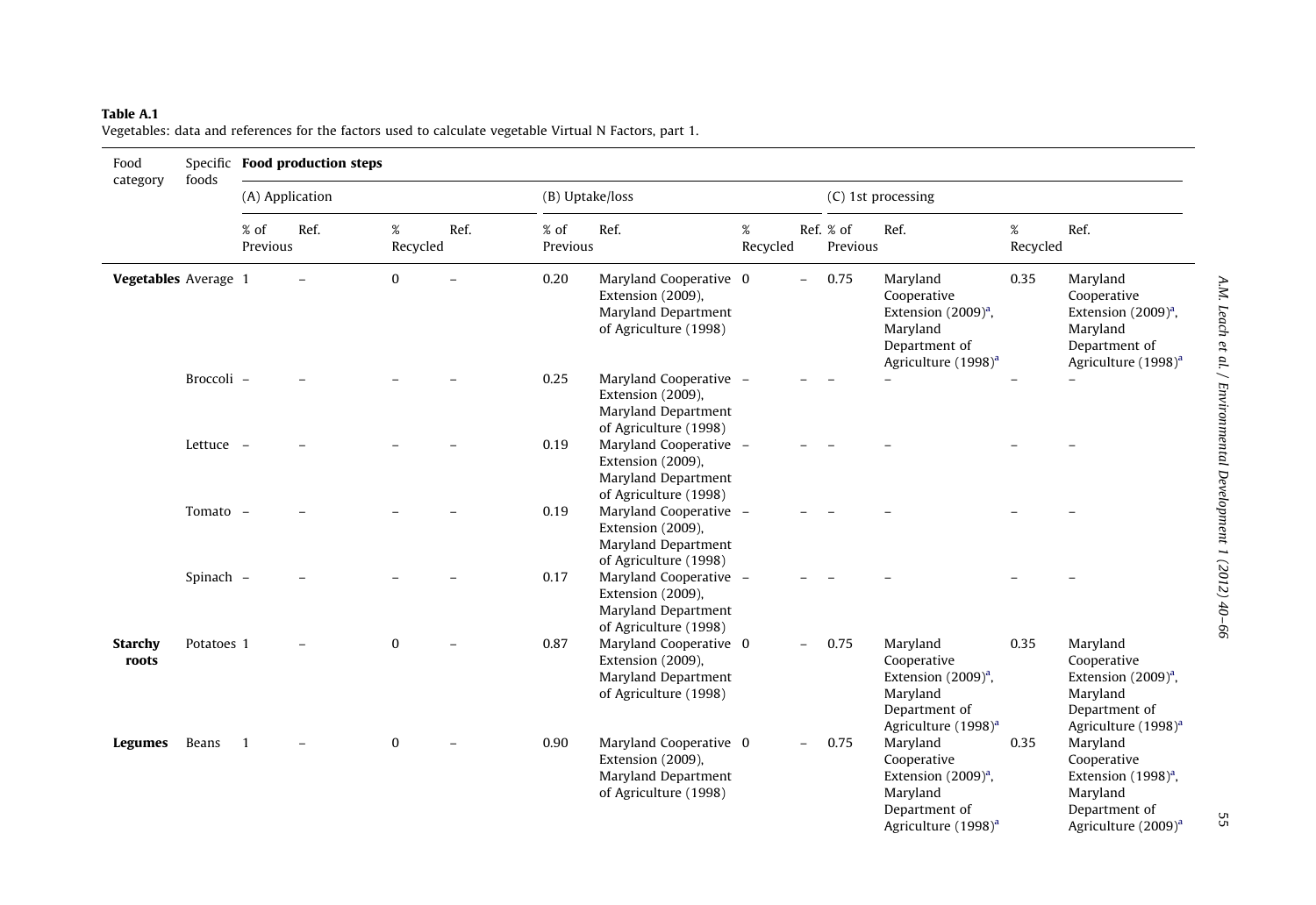| Food                    | foods                                   | Specific Food production steps |                                                                                                                    |                          |                                                                                                                    |                          |                                                                                             |                  |                          |                       |                                                                                                                   |                                                                                          |                                                           |  |  |
|-------------------------|-----------------------------------------|--------------------------------|--------------------------------------------------------------------------------------------------------------------|--------------------------|--------------------------------------------------------------------------------------------------------------------|--------------------------|---------------------------------------------------------------------------------------------|------------------|--------------------------|-----------------------|-------------------------------------------------------------------------------------------------------------------|------------------------------------------------------------------------------------------|-----------------------------------------------------------|--|--|
| category                |                                         | (A) Application                |                                                                                                                    |                          |                                                                                                                    | (B) Uptake/loss          |                                                                                             |                  |                          |                       | (C) 1st processing                                                                                                | $\%$<br>Ref.<br>Recycled<br>0.35<br>Maryland<br>Cooperative<br>Maryland<br>Department of |                                                           |  |  |
|                         |                                         | % of<br>Previous               | Ref.                                                                                                               | %<br>Recycled            | Ref.                                                                                                               | % of<br>Previous         | Ref.                                                                                        | $\%$<br>Recycled |                          | Ref. % of<br>Previous | Ref.                                                                                                              |                                                                                          |                                                           |  |  |
| Grains                  | Corn                                    | $\mathbf{1}$                   |                                                                                                                    | $\bf{0}$                 | -                                                                                                                  | 0.80                     | Maryland Cooperative 0<br>Extension (2009),<br>Maryland Department<br>of Agriculture (1998) |                  | $\overline{\phantom{a}}$ | 0.75                  | Maryland<br>Cooperative<br>Extension $(2009)^a$ ,<br>Maryland<br>Department of<br>Agriculture (1998) <sup>a</sup> |                                                                                          | Extension $(2009)^a$ ,<br>Agriculture (1998) <sup>a</sup> |  |  |
| Food<br>category        | Specific Food production steps<br>foods |                                |                                                                                                                    |                          |                                                                                                                    |                          |                                                                                             |                  |                          |                       |                                                                                                                   |                                                                                          |                                                           |  |  |
|                         | (D) 2nd Processing                      |                                |                                                                                                                    |                          |                                                                                                                    | (E) Food waste           |                                                                                             |                  |                          |                       |                                                                                                                   |                                                                                          |                                                           |  |  |
| % of                    |                                         | Previous                       | $\%$<br>Ref.<br>Ref.<br>Recycled                                                                                   |                          | % of<br>Previous                                                                                                   | Ref.                     | $\%$<br>Recycled                                                                            | Ref.             |                          |                       |                                                                                                                   |                                                                                          |                                                           |  |  |
| Vegetables Average 0.75 |                                         |                                | Maryland<br>Cooperative<br>Extension<br>$(2009)^{a}$ ,<br>Maryland<br>Department of<br>Agriculture<br>$(1998)^{a}$ | 0.15                     | Maryland<br>Cooperative<br>Extension<br>$(2009)^{a}$ ,<br>Maryland<br>Department of<br>Agriculture<br>$(1998)^{a}$ | 0.75                     | Kantor et al. (1997)                                                                        | 0                |                          |                       |                                                                                                                   |                                                                                          |                                                           |  |  |
|                         | Broccoli -<br>Lettuce -                 |                                | $\overline{a}$                                                                                                     | -<br>Ξ.                  | $\overline{\phantom{0}}$                                                                                           |                          |                                                                                             |                  |                          |                       |                                                                                                                   |                                                                                          |                                                           |  |  |
|                         | Tomato -                                |                                |                                                                                                                    | $\overline{\phantom{a}}$ | $\equiv$                                                                                                           | $\overline{\phantom{0}}$ |                                                                                             | -                |                          |                       |                                                                                                                   |                                                                                          |                                                           |  |  |
|                         | Spinach -                               |                                |                                                                                                                    | ÷,                       |                                                                                                                    | $\overline{\phantom{0}}$ |                                                                                             |                  |                          |                       |                                                                                                                   |                                                                                          |                                                           |  |  |
| <b>Starchy</b><br>roots | Potatoes 0.75                           |                                | Maryland<br>Cooperative<br>Extension<br>$(2009)^{a}$ ,<br>Maryland<br>Department of                                | 0.15                     | Maryland<br>Cooperative<br>Extension<br>$(2009)^{a}$ ,<br>Maryland<br>Department of                                | 0.75                     | Kantor et al. (1997)                                                                        | $\mathbf{0}$     | $\qquad \qquad -$        |                       |                                                                                                                   |                                                                                          |                                                           |  |  |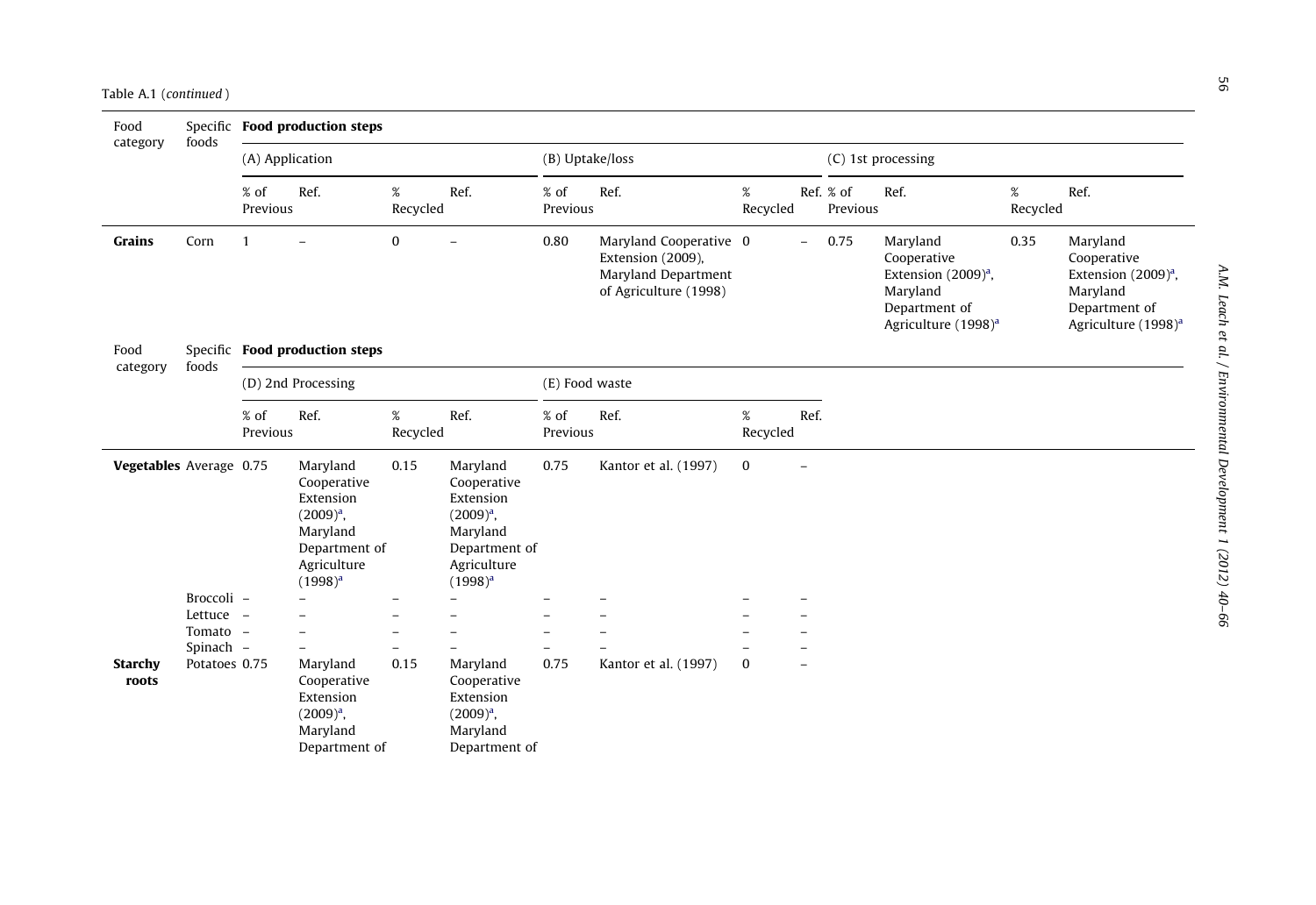<span id="page-17-0"></span>

|                |       |      | Agriculture<br>(1998) <sup>a</sup>                                                                                      |      | Agriculture<br>$(1998)^{a}$                                                                                        |      |                      |          |  |
|----------------|-------|------|-------------------------------------------------------------------------------------------------------------------------|------|--------------------------------------------------------------------------------------------------------------------|------|----------------------|----------|--|
| <b>Legumes</b> | Beans | 0.95 | Maryland<br>Cooperative<br>Extension<br>$(2009)^a$ ,<br>Maryland<br>Department of<br>Agriculture<br>$(1998)^{a}$        | 0.15 | Maryland<br>Cooperative<br>Extension<br>$(2009)^{a}$ ,<br>Maryland<br>Department of<br>Agriculture<br>$(1998)^{a}$ | 0.84 | Kantor et al. (1997) | $\Omega$ |  |
| <b>Grains</b>  | Corn  | 0.95 | Maryland<br>Cooperative<br>Extension<br>$(2009)^a$ ,<br>Maryland<br>Department of<br>Agriculture<br>(1998) <sup>a</sup> | 0.15 | Maryland<br>Cooperative<br>Extension<br>$(2009)^{a}$ ,<br>Maryland<br>Department of<br>Agriculture<br>$(1998)^{a}$ | 0.68 | Kantor et al. (1997) | $\Omega$ |  |

<sup>a</sup> Estimates for nitrogen lost and recycled during crop processing were based on crop composition information provided in the noted references.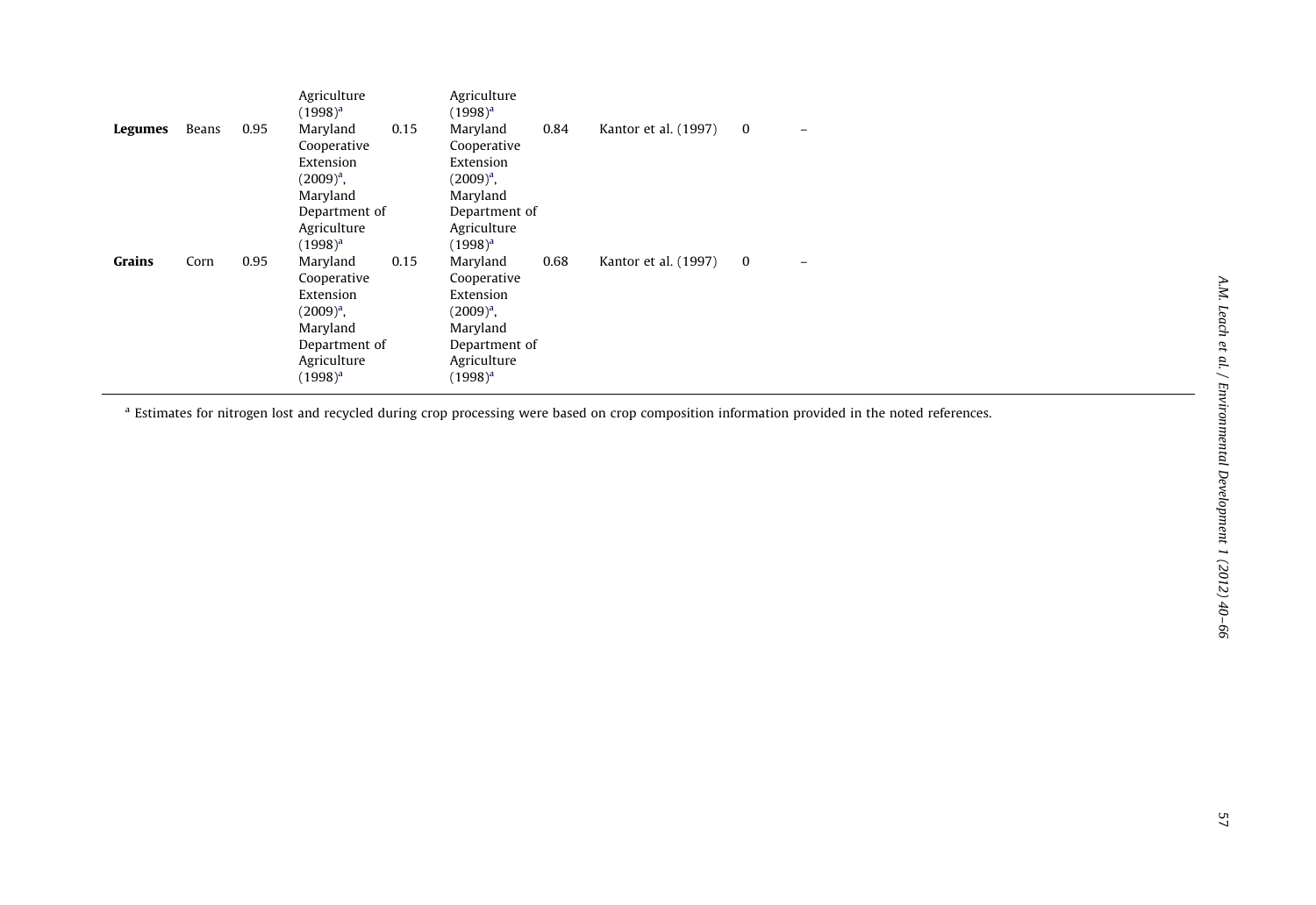#### Table A.2

| Food                       | Specific<br>foods         |                               | Food production steps                           |                  |                          |                         |                                                                                |                 |                                                                                          |                     |                                                                                |                  |                                                                                |
|----------------------------|---------------------------|-------------------------------|-------------------------------------------------|------------------|--------------------------|-------------------------|--------------------------------------------------------------------------------|-----------------|------------------------------------------------------------------------------------------|---------------------|--------------------------------------------------------------------------------|------------------|--------------------------------------------------------------------------------|
| category                   | analyzed                  | (A) Application               |                                                 |                  |                          | (B) Uptake/loss         |                                                                                |                 |                                                                                          | (C) Crop processing |                                                                                |                  |                                                                                |
|                            |                           | % of<br>Previous              | Ref.                                            | % Recycled Ref.  |                          | % of<br>Previous        | Ref.                                                                           | %<br>Recycled   | Ref.                                                                                     | % of Previous       | Ref.                                                                           | $\%$<br>Recycled | Ref.                                                                           |
| <b>Poultry</b>             | <b>Broiler</b><br>chicken | $\mathbf{1}$                  | $\equiv$                                        | $\Omega$         | $\equiv$                 | 0.82                    | Crop<br>Management<br><b>Extension Group</b><br>$(2009 - 2010)$                | $\mathbf{0}$    | 0.75<br>$\overline{a}$                                                                   |                     | Crop<br>Management<br><b>Extension Group</b><br>$(2009 - 2010)$                | 0.35             | Crop<br>Management<br><b>Extension Group</b><br>$(2009 - 2010)^a$              |
| Pork                       | Pork                      | $\mathbf{1}$                  |                                                 | $\Omega$         | $\overline{\phantom{0}}$ | 0.82                    | Crop<br>Management<br><b>Extension Group</b><br>$(2009 - 2010)$                | $\bf{0}$        | 0.75                                                                                     |                     | Crop<br>Management<br><b>Extension Group</b><br>$(2009 - 2010)$                | 0.35             | Crop<br>Management<br><b>Extension Group</b><br>$(2009 - 2010)^a$              |
| <b>Beef</b>                | Beef                      | $\mathbf{1}$                  |                                                 | $\Omega$         | $\overline{\phantom{0}}$ | 0.82                    | Crop<br>Management<br><b>Extension Group</b><br>$(2009 - 2010)$                | $\mathbf{0}$    | 0.80                                                                                     |                     | Crop<br>Management<br><b>Extension Group</b><br>$(2009 - 2010)$                | 0.35             | Crop<br>Management<br><b>Extension Group</b><br>$(2009 - 2010)^a$              |
| <b>Fish and</b><br>seafood | Fish                      | $\mathbf{1}$                  |                                                 | $\mathbf{0}$     |                          | 0.80                    | Crop<br>Management<br><b>Extension Group</b><br>$(2009 - 2010)$                | $\mathbf{0}$    | 0.75                                                                                     |                     | Crop<br>Management<br><b>Extension Group</b><br>$(2009 - 2010)$                | 0.35             | Crop<br>Management<br><b>Extension Group</b><br>$(2009 - 2010)^a$              |
| Food                       | Specific                  |                               | Food production steps                           |                  |                          |                         |                                                                                |                 |                                                                                          |                     |                                                                                |                  |                                                                                |
| category                   | foods                     | analyzed (D) Feed consumption |                                                 |                  |                          | (E) Livestock slaughter |                                                                                |                 |                                                                                          |                     | (F) Food processing                                                            |                  |                                                                                |
|                            |                           | % of<br>Previous              | Ref.                                            | $\%$<br>Recycled | Ref.                     | % of<br>Previous        | Ref.                                                                           | % Recycled Ref. |                                                                                          | % of<br>Previous    | Ref.                                                                           | $\%$<br>Recycled | Ref.                                                                           |
| <b>Poultry</b>             | <b>Broiler</b><br>chicken | 0.45                          | National<br>Resource<br>Council<br>$(2002)^{b}$ | 0.35             | Dou<br>et al.<br>(1996)  | 0.75                    | Food and<br>Agriculture<br>Organization of<br>the United<br>Nations $(1991)^c$ | 0.90            | Food and<br>Agriculture<br>Organization<br>of the United<br><b>Nations</b><br>$(1991)^c$ | 0.90                | Food and<br>Agriculture<br>Organization of<br>the United<br>Nations $(1991)^c$ | 0.90             | Food and<br>Agriculture<br>Organization of<br>the United<br>Nations $(1991)^c$ |
| Pork                       | Pork                      | 0.35                          | National<br>Resource<br>Council<br>$(2002)^{b}$ | 0.35             | Dou<br>et al.<br>(1996)  | 0.75                    | Food and<br>Agriculture<br>Organization of<br>the United<br>Nations $(1991)^c$ | 0.90            | Food and<br>Agriculture<br>Organization<br>of the United<br><b>Nations</b><br>$(1991)^c$ | 0.90                | Food and<br>Agriculture<br>Organization of<br>the United<br>Nations $(1991)^c$ | 0.90             | Food and<br>Agriculture<br>Organization of<br>the United<br>Nations $(1991)^c$ |

Meat: data and references for the factors used to calculate meat Virtual N Factors, part 1.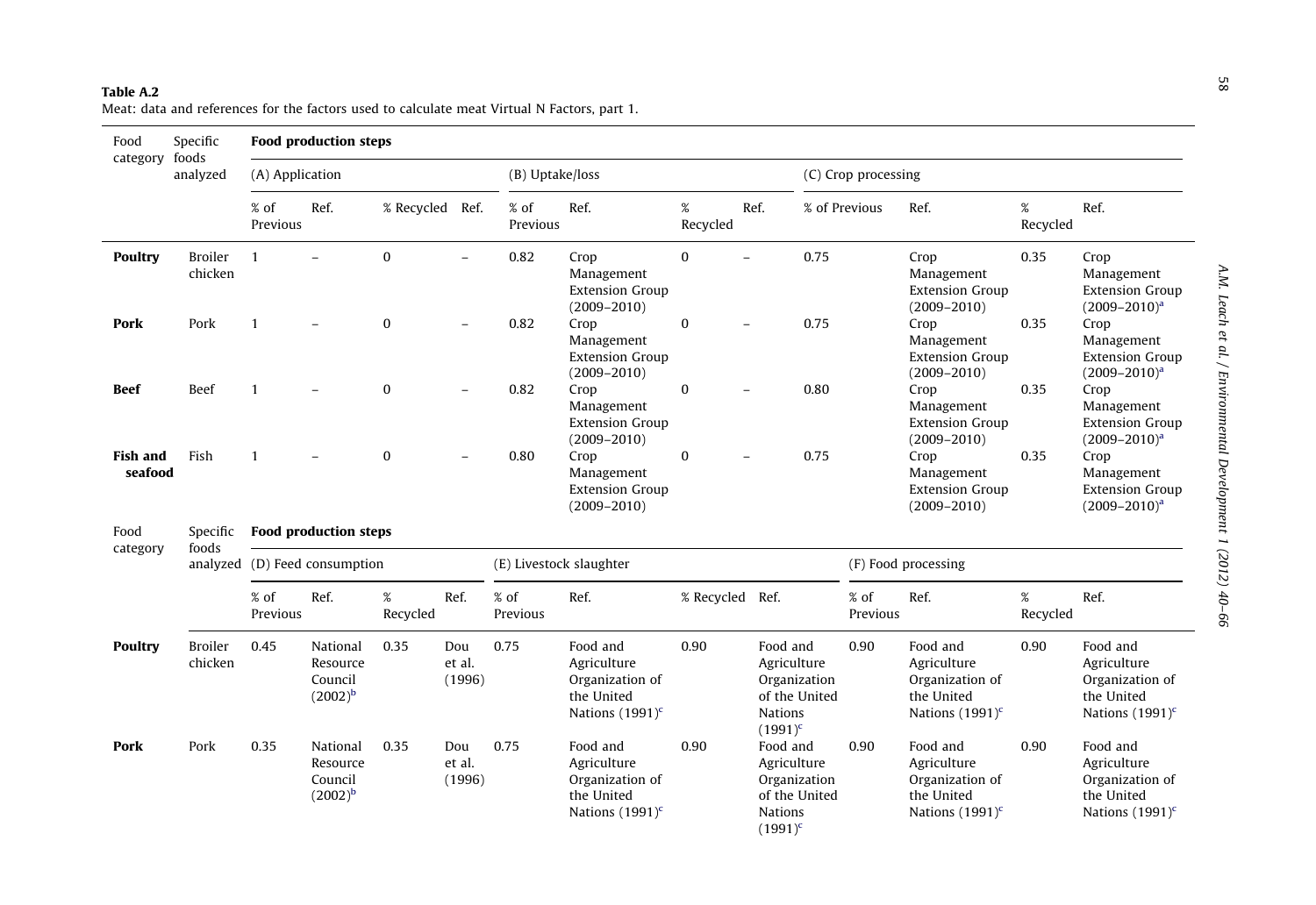<span id="page-19-0"></span>

| <b>Beef</b>                | Beef                      | 0.20                           | 0.35<br>National<br>Resource<br>Council<br>$(2002)^{b}$ | Dou<br>et al.<br>(1996) | 0.75 | Food and<br>Agriculture<br>Organization of<br>the United<br>Nations $(1991)^c$ | 0.90 | Food and<br>Agriculture<br>Organization<br>of the United<br><b>Nations</b><br>$(1991)^c$   | 0.90 | Food and<br>Agriculture<br>Organization of<br>the United<br>Nations $(1991)^c$ | 0.90 | Food and<br>Agriculture<br>Organization of<br>the United<br>Nations $(1991)^c$ |
|----------------------------|---------------------------|--------------------------------|---------------------------------------------------------|-------------------------|------|--------------------------------------------------------------------------------|------|--------------------------------------------------------------------------------------------|------|--------------------------------------------------------------------------------|------|--------------------------------------------------------------------------------|
| <b>Fish and</b><br>seafood | Fish                      | 0.30<br>and                    | Ramseyer 0.35<br>Garling<br>(1997)                      | Dou<br>et al.<br>(1996) | 0.75 | Food and<br>Agriculture<br>Organization of<br>the United<br>Nations $(1991)^c$ | 0.90 | Food and<br>Agriculture<br>Organization<br>of the United<br><b>Nations</b><br>$(1991)^{c}$ | 0.90 | Food and<br>Agriculture<br>Organization of<br>the United<br>Nations $(1991)^c$ | 0.90 | Food and<br>Agriculture<br>Organization of<br>the United<br>Nations $(1991)^c$ |
| Food<br>category           | foods<br>analyzed         | Specific Food production steps |                                                         |                         |      |                                                                                |      |                                                                                            |      |                                                                                |      |                                                                                |
|                            |                           | (G) Food waste                 |                                                         |                         |      |                                                                                |      |                                                                                            |      |                                                                                |      |                                                                                |
|                            |                           | % of Previous                  | Ref.                                                    | $\%$<br>Recycled        | Ref. |                                                                                |      |                                                                                            |      |                                                                                |      |                                                                                |
| <b>Poultry</b>             | <b>Broiler</b><br>chicken | 0.84                           | Kantor<br>et al.<br>(1997)                              | 0                       |      |                                                                                |      |                                                                                            |      |                                                                                |      |                                                                                |
| <b>Pork</b>                | Pork                      | 0.84                           | Kantor<br>et al.<br>(1997)                              | $\mathbf{0}$            |      |                                                                                |      |                                                                                            |      |                                                                                |      |                                                                                |
| <b>Beef</b>                | Beef                      | 0.84                           | Kantor<br>et al.<br>(1997)                              | $\mathbf{0}$            |      |                                                                                |      |                                                                                            |      |                                                                                |      |                                                                                |
| <b>Fish and</b><br>seafood | Fish                      | 0.84                           | Kantor<br>et al.<br>(1997)                              | $\mathbf{0}$            |      |                                                                                |      |                                                                                            |      |                                                                                |      |                                                                                |

<sup>a</sup> Estimates of nitrogen recycled during feed crop processing were based on crop composition information in the noted reference.<br><sup>b</sup> Estimates of feed nitrogen retained were calculated using data on livestock life stages from the noted reference.

<sup>c</sup> Estimates of nitrogen lost and recycled during livestock slaughter and meat processing were based on information on meat production practices from the noted reference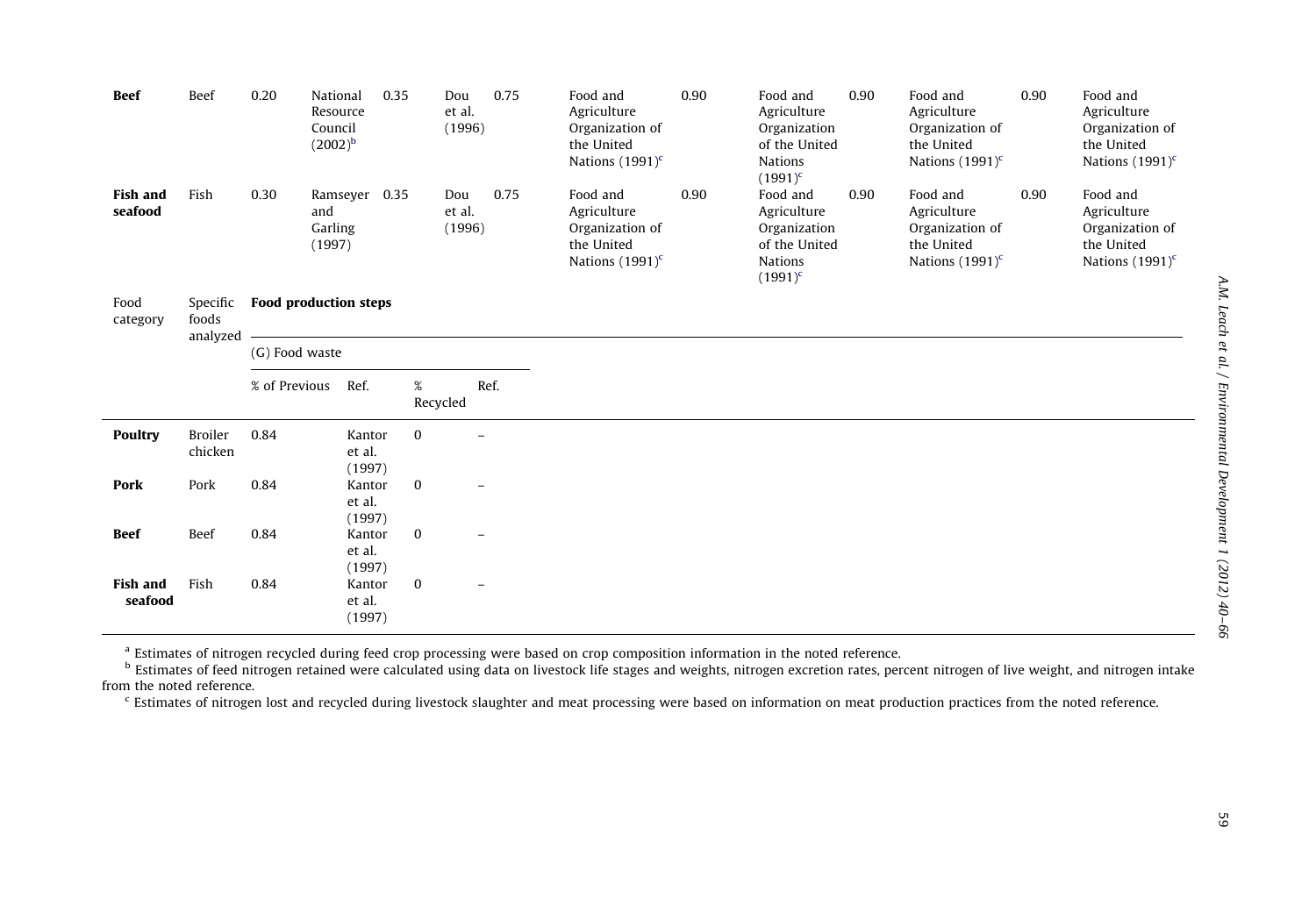# Table A.3

| Food                                                                    | Specific<br>foods |                          | <b>Food production steps</b>                    |                 |                          |                  |                                                          |                 |                                 |                  |                                                          |                  |                                                              |
|-------------------------------------------------------------------------|-------------------|--------------------------|-------------------------------------------------|-----------------|--------------------------|------------------|----------------------------------------------------------|-----------------|---------------------------------|------------------|----------------------------------------------------------|------------------|--------------------------------------------------------------|
|                                                                         |                   | analyzed (A) Application |                                                 |                 |                          | (B) Uptake/loss  |                                                          |                 |                                 |                  | (C) Crop processing                                      |                  |                                                              |
| category<br>Milk<br>Food<br>category<br><b>Milk</b><br>Food<br>category |                   | % of<br>Previous         | Ref.                                            | % Recycled Ref. |                          | % of<br>Previous | Ref.                                                     | % Recycled Ref. |                                 | % of<br>Previous | Ref.                                                     | $\%$<br>Recycled | Ref.                                                         |
|                                                                         | Milk              | 1                        | $\overline{\phantom{0}}$                        | $\bf{0}$        | $\overline{\phantom{0}}$ | 0.82             | Crop<br>Management<br>Extension<br>Group (2009-<br>2010) | $\bf{0}$        | $\overline{\phantom{a}}$        | 0.85             | Crop<br>Management<br>Extension<br>Group (2009-<br>2010) | 0.35             | Crop<br>Management<br>Extension<br>Group (2009-<br>$2010)^a$ |
|                                                                         | Specific<br>foods |                          | <b>Food production steps</b>                    |                 |                          |                  |                                                          |                 |                                 |                  |                                                          |                  |                                                              |
|                                                                         |                   |                          | analyzed (D) Feed consumption                   |                 |                          | (E) Milking      |                                                          |                 |                                 | (F) Processing   |                                                          |                  |                                                              |
|                                                                         |                   | % of<br>Previous         | Ref.                                            | % Recycled Ref. |                          | % of<br>Previous | Ref.                                                     | % Recycled Ref. |                                 | % of<br>Previous | Ref.                                                     | $\%$<br>Recycled | Ref.                                                         |
|                                                                         | Milk              | 0.25                     | National<br>Resource<br>Council<br>$(2002)^{b}$ | 0.35            | Dou et al.<br>(1996)     | 0.98             | Walstra et al.<br>$(1999)^c$                             | 0.90            | Walstra<br>et al.<br>$(1999)^c$ | 0.98             | Walstra et al.<br>$(1999)^c$                             | 0.90             | Walstra et al.<br>$(1999)^c$                                 |
|                                                                         | Specific          |                          | Food production steps                           |                 |                          |                  |                                                          |                 |                                 |                  |                                                          |                  |                                                              |
|                                                                         | foods             | analyzed (G) Food waste  |                                                 |                 |                          |                  |                                                          |                 |                                 |                  |                                                          |                  |                                                              |
|                                                                         |                   | % of<br>Previous         | Ref.                                            | % Recycled Ref. |                          |                  |                                                          |                 |                                 |                  |                                                          |                  |                                                              |
| <b>Milk</b>                                                             | Milk              | 0.68                     | Kantor<br>et al.<br>(1997)                      | $\bf{0}$        | $\overline{\phantom{0}}$ |                  |                                                          |                 |                                 |                  |                                                          |                  |                                                              |

Animal products: data and references for the factors used to calculate animal product Virtual N Factors, part 1.

<sup>a</sup> Estimates of nitrogen recycled during feed crop processing were based on crop composition information in the noted reference.<br><sup>b</sup> Estimates of feed nitrogen retained were calculated using data on livestock life stages from the noted reference.

<sup>c</sup> Estimates of nitrogen lost and recycled during milking and milk processing were based on information on milk production practices from the noted reference.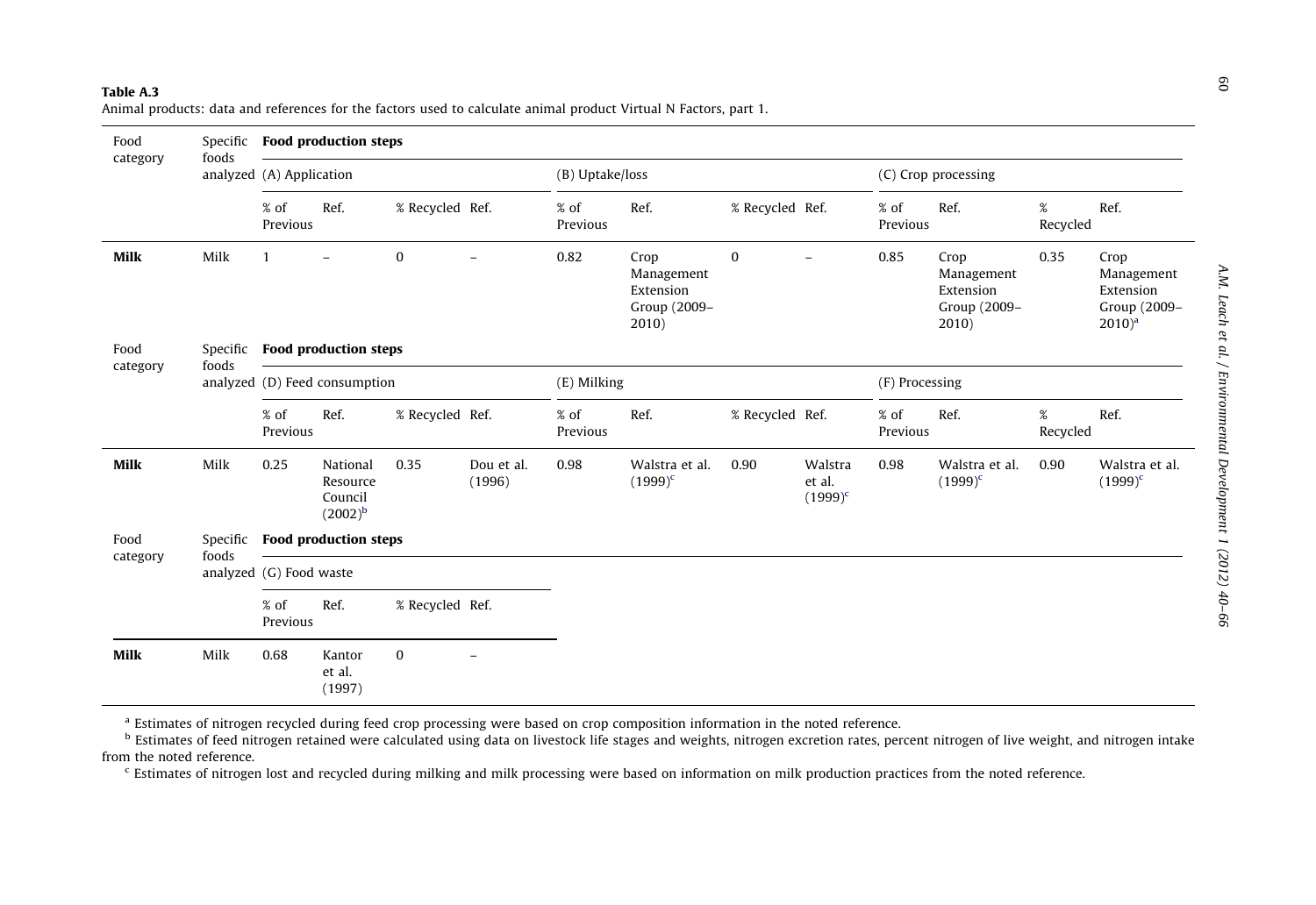References for food Virtual N Factor calculations (Tables A1–A3)

Crop Management Extension Group, Pennsylvania State University, University Park, 2009–2010. The Penn State Agronomy Guide,  $\langle$  [http://extension.psu.edu/agronomy-guide/agronomy-guide/cm](extension.psu.edu/agronomy-guide/agronomy-guide/cm) $\rangle$ .

Dou, Z., Kohn, R.A., Ferguson, J.D., Boston, R.C., Newbold, J.D., 1996. Managing nitrogen on dairy farms: an integrated approach I. Model description. Dairy Science 79, 2071–2080.

Food and Agriculture Organization of the United Nations, 1991. Guidelines for Slaughtering, Meat Cutting and Further Processing. Food and Agriculture Organization of the United Nations, Rome.

Kantor, L.S., Lipton, K., Manchester, A., Oliveira, V., 1997. Estimating and Addressing America's Food Losses, United States Department of Agriculture Economic Research Service: Food Review.

Maryland Cooperative Extension, 2009. Commercial Vegetable Production Recommendations in Maryland. Publication EB-236, <[http://www.mdipm.umd.edu/state\\_resources/MD%20VEG%20REC%](www.boeing.com/commercial/index.html)  $202009.pdf$ .

Maryland Department of Agriculture, Agriculture in Maryland Summary, 1998. Maryland Department of Agriculture, Annapolis, Maryland.

National Resource Council, 2002. Air Emissions from Animal Feeding Operations. The National Academies Press, Washington, DC.

Ramseyer, L., Garling, D., 1997. Fish Nutrition and Aquaculture Waste Management, Illinois-Indiana Sea Grant Program, Publication CES-305.

Walstra, P., Geurts, T.J., Noomen, A., Jellema, A., van Boekel, M.A.J.S., 1999. Dairy Technology: Principles of Milk Properties and Processes. Marcel Dekker, Inc., New York, NY.

### Appendix B. Energy N footprint data and references

This appendix lists the data and references used to calculate the bottom-up energy N footprint [\(Table B1\)](#page-22-0).

References for bottom-up energy N footprint calculations (Table B1)

Allen, A., Dickerson, R., Personal Communication, January 2010.

Boeing, Commercial Airplanes.  $\langle$ [http://www.boeing.com/commercial/index.html](www.boeing.com/commercial/index.html) $\rangle$ , (accessed 27 July 2011).

Compendium of the Environment.  $\langle h(t) \rangle$  [http://www.compendiumvoordeleefomgeving.nl](www.compendiumvoordeleefomgeving.nl)), (accessed September 2009).

Just Live Greener, Top 5 Hybrid Cards for 2010. /[http://www.justlivegreener.com/greener-tran](www.justlivegreener.com/greener-transportation/115-top-5-hybrid-cars-for-2010.html) [sportation/115-top-5-hybrid-cars-for-2010.html](www.justlivegreener.com/greener-transportation/115-top-5-hybrid-cars-for-2010.html) $\rangle$ , (accessed February 2011).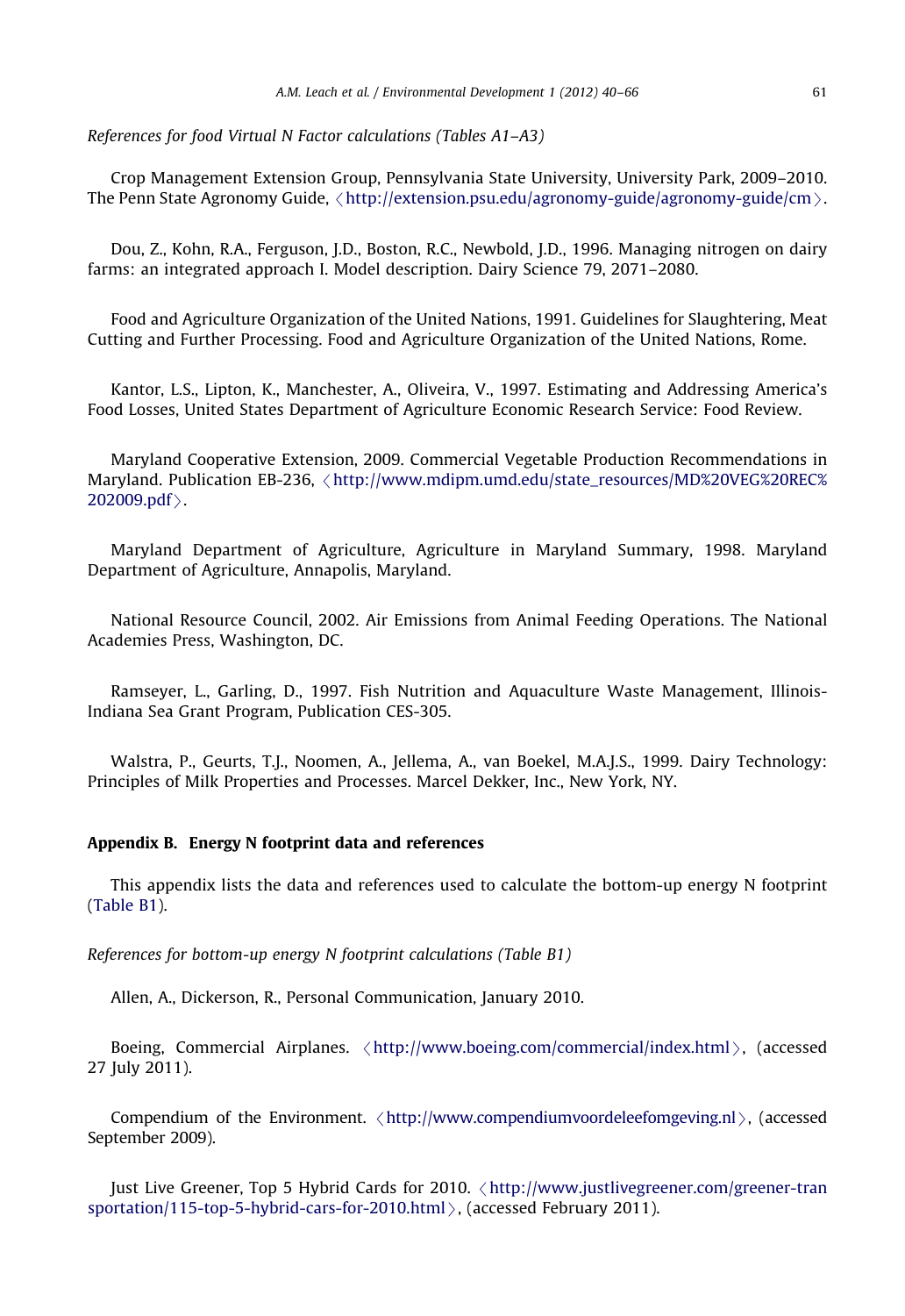#### <span id="page-22-0"></span>Table B.1

Bottom-up energy N footprint data and references.

| Sector                               | <b>United States</b>           |                                                                                                                              |                                |                                                                                                                                                        | <b>Netherlands</b>             |                                                                        |                                     |                                                                                                                                                                                                 |
|--------------------------------------|--------------------------------|------------------------------------------------------------------------------------------------------------------------------|--------------------------------|--------------------------------------------------------------------------------------------------------------------------------------------------------|--------------------------------|------------------------------------------------------------------------|-------------------------------------|-------------------------------------------------------------------------------------------------------------------------------------------------------------------------------------------------|
|                                      | Consumption                    | Ref.                                                                                                                         | Emission factor <sup>a</sup>   | Ref.                                                                                                                                                   | Consumption                    | Ref.                                                                   | <b>Emission factor</b> <sup>a</sup> | Ref.                                                                                                                                                                                            |
| <b>Housing</b><br>Electricity        | 900 kWh/month/<br>household    | U.S.<br>Environmental<br><b>Protection Agency</b><br>(2010)                                                                  | 0.000297 kg N/<br>kWh          | U.S. Energy<br>Information<br>Administration<br>(2010)                                                                                                 | 647 kWh/month/<br>household    | Statline: Central<br>Bureau of<br>Statistics.<br>Netherlands<br>(2009) | $0.000102$ kg N/<br>kWh             | Statline: Central Bureau of<br>Statistics, Netherlands (2009),<br>Compendium of the<br>Environment (2009), Pollutant<br>Release and Transfer Register<br>(2009)                                 |
| Natural gas                          | 184 $m^3$ /month/<br>household | U.S.<br>Environmental<br><b>Protection Agency</b><br>(2010)                                                                  | 0.000475 kg N/m <sup>3</sup>   | U.S. Department<br>of Energy (2010)                                                                                                                    | 133 $m^3$ /month/<br>household | National Energy<br>Board (2009)                                        | 0.000495 kg N/m <sup>3</sup>        | Statline: Central Bureau of<br>Statistics, Netherlands (2009),<br>National Energy Board (2009)<br>Compendium of the<br>Environment (2009), Pollutant<br>Release and Transfer Register<br>(2009) |
| Number of<br>people per<br>household | 2.6                            | U.S. Census<br><b>Bureau</b> (2010)                                                                                          |                                |                                                                                                                                                        | 2.2                            | Statline: Central<br>Bureau of<br>Statistics.<br>Netherlands<br>(2009) |                                     | $\overline{\phantom{0}}$                                                                                                                                                                        |
| Transportation<br>Plane              | 3.8 h/person/yr                | Research and<br>Innovative<br>Technology<br>Administration<br>(2010), Boeing,<br>Commercial<br>Airplanes (2011) <sup>b</sup> | $0.128$ kg N/h                 | Research and<br>Innovative<br>Technology<br>Administration<br>(2010), Boeing,<br>Commercial<br>Airplanes $(2011)^b$ ,<br>Allen and<br>Dickerson (2010) | $0.31$ h/person/yr             | Statline: Central<br>Bureau of<br>Statistics.<br>Netherlands<br>(2009) | $0.128$ kg N/h                      | Research and Innovative<br><b>Technology Administration</b><br>(2010), Boeing, Commercial<br>Airplanes (2011)b, Allen and<br>Dickerson (2010)                                                   |
| Public transit                       | 5.3 km/person/<br>week         | U.S. Department<br>of Transportation<br>(2010b)                                                                              | 0.000150 kg N/<br>passenger-km | Puchalsky (2005)                                                                                                                                       | 26.1 km/person/<br>week        | Statline: Central<br>Bureau of<br>Statistics,<br>Netherlands<br>(2009) | 0.0000426 kg N/<br>passenger-km     | Netherlands National Bureau of<br>Statistics (2009)                                                                                                                                             |
| Personal car:<br>Average/<br>sedan   | 400 km/person/<br>week         | U.S. Department<br>of Transportation<br>(2010 <sub>b</sub> )                                                                 | 0.000189 kg N/km               | U.S. Department<br>of Transportation<br>(2010a)                                                                                                        | 171 km/person/<br>week         | Statline: Central<br>Bureau of<br>Statistics,<br>Netherlands<br>(2009) | 0.000101 kg N/km                    | Statline: Central Bureau of<br>Statistics, Netherlands (2009)                                                                                                                                   |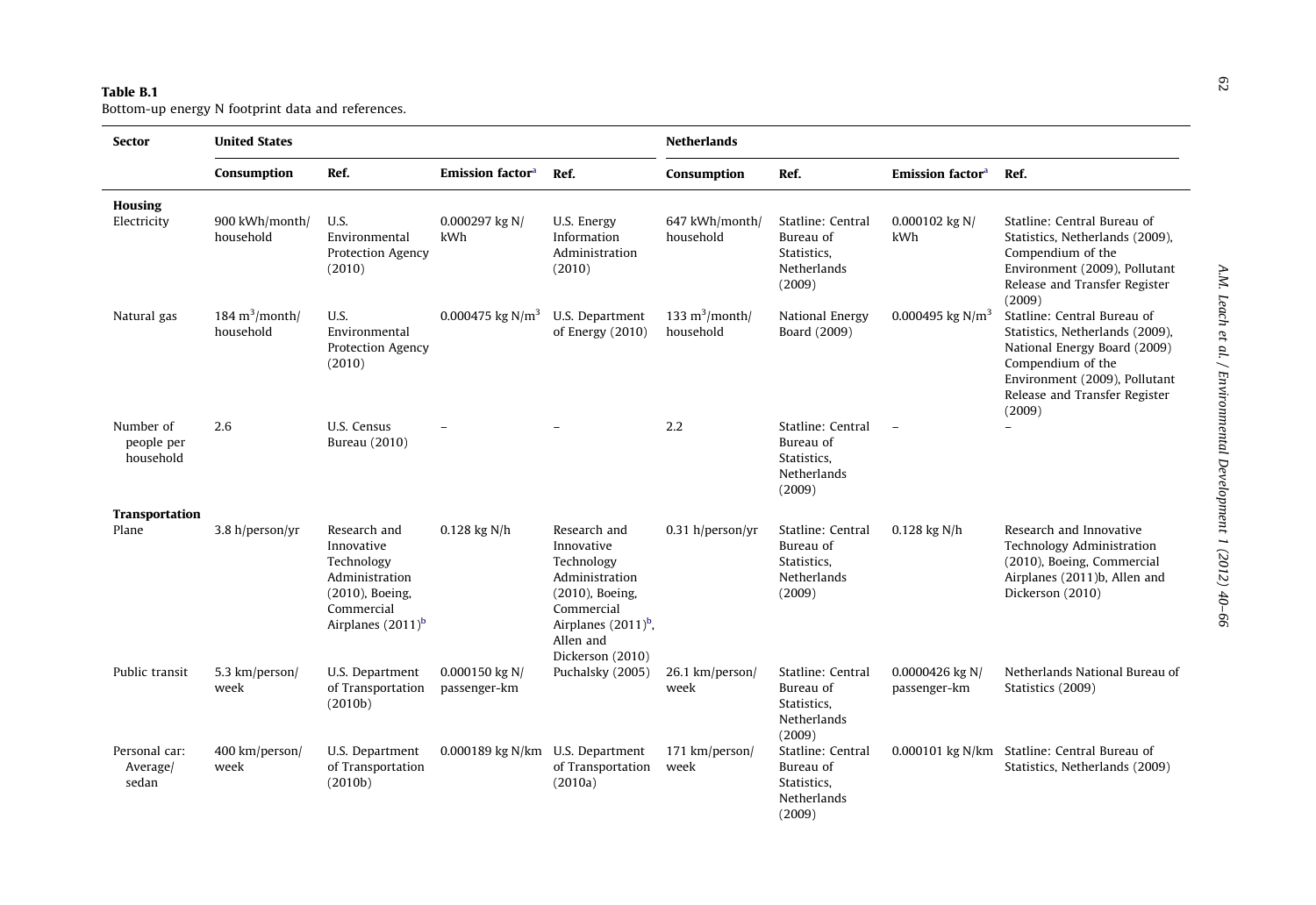<span id="page-23-0"></span>

| Hybrid<br>Light truck/SUV | $\overline{\phantom{a}}$ | $0.00000144$ kg N/<br>km<br>0.000342 kg N/km | Just Live Greener<br>(2011)<br>U.S.<br>Environmental<br><b>Protection Agency</b> | $\overline{\phantom{a}}$ | -                |                                                               |
|---------------------------|--------------------------|----------------------------------------------|----------------------------------------------------------------------------------|--------------------------|------------------|---------------------------------------------------------------|
| Sedan petrol              |                          |                                              | (2011)                                                                           |                          | $0.0009$ kg N/km | Statline: Central Bureau of<br>Statistics, Netherlands (2009) |
| Sedan diesel              |                          |                                              |                                                                                  |                          | 0.00015 kg N/km  | Statline: Central Bureau of<br>Statistics, Netherlands (2009) |
| Sedan hybrid              |                          |                                              |                                                                                  |                          | 0.00012 kg N/km  | Statline: Central Bureau of<br>Statistics, Netherlands (2009) |
| Small van petrol -        |                          |                                              |                                                                                  |                          | 0.00027 kg N/km  | Statline: Central Bureau of<br>Statistics, Netherlands (2009) |
| Small van diesel -        |                          |                                              |                                                                                  |                          | 0.00024 kg N/km  | Statline: Central Bureau of<br>Statistics, Netherlands (2009) |
| Small van gas             | $\overline{\phantom{0}}$ |                                              |                                                                                  |                          | 0.00027 kg N/km  | Statline: Central Bureau of<br>Statistics, Netherlands (2009) |
|                           |                          |                                              |                                                                                  |                          |                  |                                                               |

 $^{\rm a}$  These emission factors describe the NO<sub>x</sub> emitted, converted to units of N assuming all NO<sub>x</sub> is NO<sub>2</sub>.<br><sup>b</sup> Estimate based on average flight information for commercial planes, taking into account take-off speeds a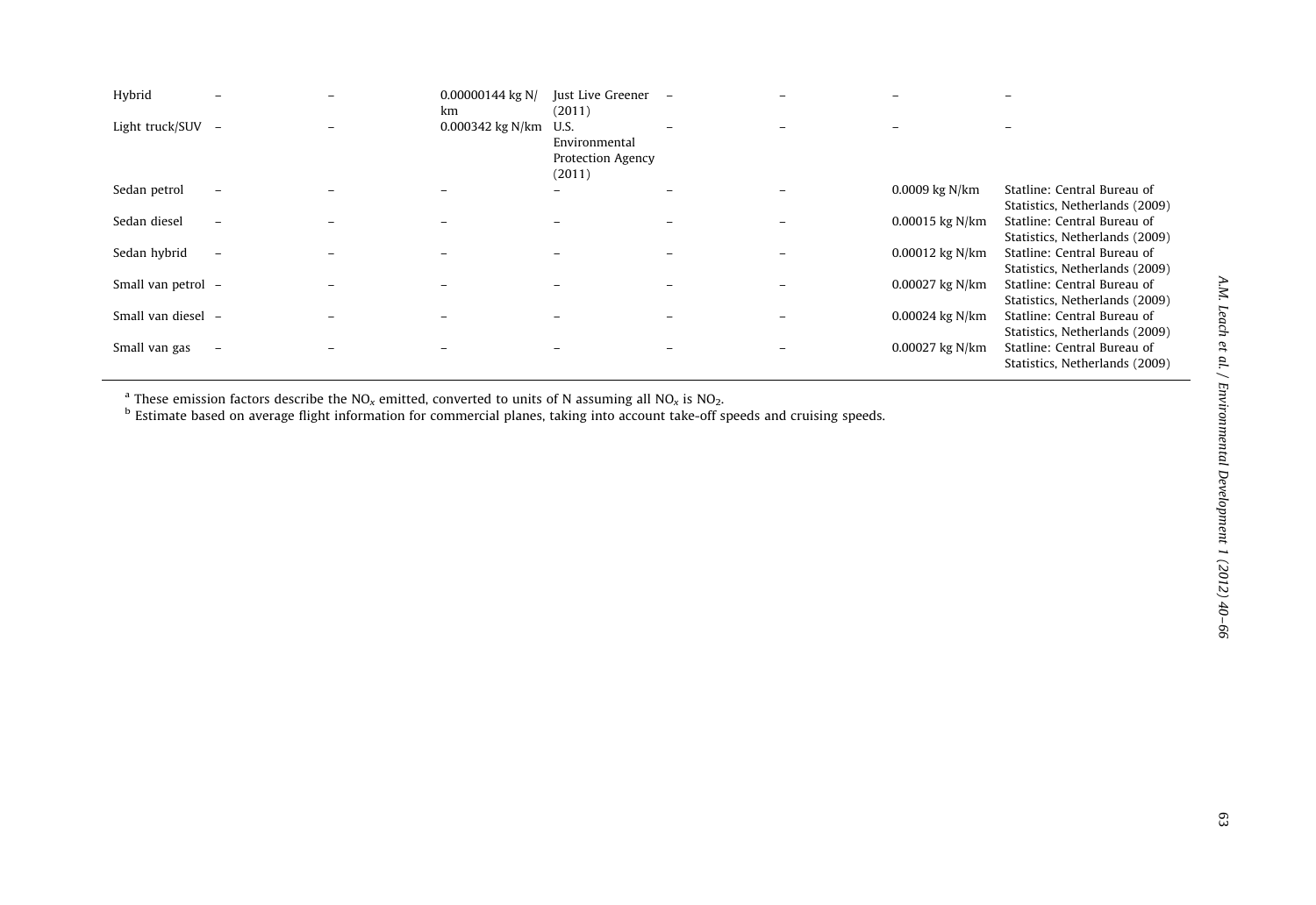<span id="page-24-0"></span>National Energy Board, Conversion Factors. /[http://www.gadsnxl.com/downloads/moreconver](www.gadsnxl.com/downloads/moreconversions_e.pdf) [sions\\_e.pdf](www.gadsnxl.com/downloads/moreconversions_e.pdf) $\rangle$ , (accessed September 2009).

Netherlands National Bureau of Statistics.  $\langle$ [http://www.cbs.nl](www.cbs.nl) $\rangle$ , (accessed September 2009).

Pollutant Release and Transfer Register.  $\langle$ [http://www.emissieregistratie.nl](www.emissieregistratie.nl) $\rangle$ , (accessed September 2009).

Research and Innovative Technology Administration, Table 1–37: U.S. Passenger-Miles.  $\langle$ [http://](www.bts.gov/publications/national_transportation_statistics/html/table_01_37.html)<br>ww.bts.gov/publications/national\_transportation\_statistics/html/table\_01\_37.html $\rangle$ , (accessed [www.bts.gov/publications/national\\_transportation\\_statistics/html/table\\_01\\_37.html](www.bts.gov/publications/national_transportation_statistics/html/table_01_37.html) $\rangle$ , August November 2010).

Puchalsky, C.M., 2005. Comparison of Emissions from Light Rail Transit and Bus Rapid Transit, Public Transportation Planning and Development Committee.  $\langle$  [http://www.actfortransit.org/docs/](www.actfortransit.org/docs/2008JulLRTvsBRTemmissions.pdf) [2008JulLRTvsBRTemmissions.pdf](www.actfortransit.org/docs/2008JulLRTvsBRTemmissions.pdf) $\rangle$ , (accessed June 2010).

Statline: Central Bureau of Statistics, Netherlands.  $\langle$ [http://statline.cbs.nl/statweb/](statline.cbs.nl/statweb/) $\rangle$ , (accessed September 2009).

U.S. Census Bureau, 2005-2009 American Community Survey 5-Year Estimates: Data Profile Highlights. /[http://factfinder.census.gov/servlet/ACSSAFFFacts?\\_event=&geo\\_id=01000US&\\_geoContext=](factfinder.census.gov/servlet/ACSSAFFFacts?_event=&geo_id=01000US&_geoContext=01000US&_street=&_county=&_cityTown=&_state=&_zip=&_lang=en&_sse=on&ActiveGeoDiv=&_useEV=&pctxt=fph&pgsl=010&_submenuId=factsheet_1&ds_name=DEC_2000_SAFF&_ci_nbr=null&qr_name=null®=&_keyword=&_industry=) [01000US&\\_street=&\\_county=](factfinder.census.gov/servlet/ACSSAFFFacts?_event=&geo_id=01000US&_geoContext=01000US&_street=&_county=&_cityTown=&_state=&_zip=&_lang=en&_sse=on&ActiveGeoDiv=&_useEV=&pctxt=fph&pgsl=010&_submenuId=factsheet_1&ds_name=DEC_2000_SAFF&_ci_nbr=null&qr_name=null®=&_keyword=&_industry=)&[\\_cityTown=](factfinder.census.gov/servlet/ACSSAFFFacts?_event=&geo_id=01000US&_geoContext=01000US&_street=&_county=&_cityTown=&_state=&_zip=&_lang=en&_sse=on&ActiveGeoDiv=&_useEV=&pctxt=fph&pgsl=010&_submenuId=factsheet_1&ds_name=DEC_2000_SAFF&_ci_nbr=null&qr_name=null®=&_keyword=&_industry=)&[\\_state=&\\_zip=&\\_lang=en](factfinder.census.gov/servlet/ACSSAFFFacts?_event=&geo_id=01000US&_geoContext=01000US&_street=&_county=&_cityTown=&_state=&_zip=&_lang=en&_sse=on&ActiveGeoDiv=&_useEV=&pctxt=fph&pgsl=010&_submenuId=factsheet_1&ds_name=DEC_2000_SAFF&_ci_nbr=null&qr_name=null®=&_keyword=&_industry=)&[\\_sse=on&ActiveGeoDiv=&\\_useEV=](factfinder.census.gov/servlet/ACSSAFFFacts?_event=&geo_id=01000US&_geoContext=01000US&_street=&_county=&_cityTown=&_state=&_zip=&_lang=en&_sse=on&ActiveGeoDiv=&_useEV=&pctxt=fph&pgsl=010&_submenuId=factsheet_1&ds_name=DEC_2000_SAFF&_ci_nbr=null&qr_name=null®=&_keyword=&_industry=) [&pctxt=fph&pgsl=010](factfinder.census.gov/servlet/ACSSAFFFacts?_event=&geo_id=01000US&_geoContext=01000US&_street=&_county=&_cityTown=&_state=&_zip=&_lang=en&_sse=on&ActiveGeoDiv=&_useEV=&pctxt=fph&pgsl=010&_submenuId=factsheet_1&ds_name=DEC_2000_SAFF&_ci_nbr=null&qr_name=null®=&_keyword=&_industry=)&[\\_submenuId=factsheet\\_1&ds\\_name=DEC\\_2000\\_SAFF&\\_ci\\_nbr=null&qr\\_name=nul](factfinder.census.gov/servlet/ACSSAFFFacts?_event=&geo_id=01000US&_geoContext=01000US&_street=&_county=&_cityTown=&_state=&_zip=&_lang=en&_sse=on&ActiveGeoDiv=&_useEV=&pctxt=fph&pgsl=010&_submenuId=factsheet_1&ds_name=DEC_2000_SAFF&_ci_nbr=null&qr_name=null®=&_keyword=&_industry=) [l&reg=&\\_keyword=&\\_industry=](factfinder.census.gov/servlet/ACSSAFFFacts?_event=&geo_id=01000US&_geoContext=01000US&_street=&_county=&_cityTown=&_state=&_zip=&_lang=en&_sse=on&ActiveGeoDiv=&_useEV=&pctxt=fph&pgsl=010&_submenuId=factsheet_1&ds_name=DEC_2000_SAFF&_ci_nbr=null&qr_name=null®=&_keyword=&_industry=) $\rangle$ , (accessed June 2010).

U.S. Department of Energy: Energy Efficiency and Renewable Energy. /[http://www1.eere.energy.](www1.eere.energy.gov/buildings/appliance_standards/residential/pdfs/k-2.pdf) [gov/buildings/appliance\\_standards/residential/pdfs/k-2.pdf](www1.eere.energy.gov/buildings/appliance_standards/residential/pdfs/k-2.pdf) $\rangle$ , (accessed June 2010).

# Appendix C. Results of the N-Calculator

This appendix breaks down the N-Calculator results for the US and the Netherlands into more specific categories, such as specific food types and specific categories in the housing sector (Tables C1 and C2).

#### Table C.1

Comparison of United States and Netherlands food N footprints.

| <b>Sector</b>        | Food consumption N, and<br>(after sewage treatment)<br>(kg N/capita/yr) | <b>Food production</b><br>Virtual N<br>(kg N/capita/yr) | <b>Food production</b><br>energy N<br>(kg N/capita/yr) | <b>Total food N</b><br>footprint<br>(kg N/capita/yr) |
|----------------------|-------------------------------------------------------------------------|---------------------------------------------------------|--------------------------------------------------------|------------------------------------------------------|
| <b>United States</b> |                                                                         |                                                         |                                                        |                                                      |
| Meat                 | $2.1(2.0)^a$                                                            | 11.2                                                    | 0.1                                                    | 13.3                                                 |
| Dairy/eggs/fish      | $1.4(1.3)^a$                                                            | 7.0                                                     | 0.3                                                    | 8.6                                                  |
| Vegetables           | $1.8(1.7)^a$                                                            | 5.1                                                     | 1.0                                                    | 7.8                                                  |
| <b>Total</b>         | 5.2 $(5.0)^a$                                                           | 23.3                                                    | 1.4                                                    | 29.7                                                 |
| <b>Netherlands</b>   |                                                                         |                                                         |                                                        |                                                      |
| Meat                 | 1.3 $(0.3)^b$                                                           | 6.8                                                     | 0.0                                                    | 7.1                                                  |
| Dairy/eggs/fish      | 1.8 $(0.4)^{b}$                                                         | 9.3                                                     | 0.1                                                    | 9.8                                                  |
| Vegetables           | 1.5 $(0.3)^{b}$                                                         | 4.9                                                     | 0.4                                                    | 5.6                                                  |
| <b>Total</b>         | 4.6 $(1.0)^b$                                                           | 20.9                                                    | 0.5                                                    | 22.4                                                 |

<sup>a</sup> As only 5% of homes in the US have tertiary sewage treatment with nitrogen removal technology, it is assumed that the average person's waste is not treated with this technology. The calculation above in parentheses shows the average US footprint with 5% treatment.

<sup>b</sup> The widespread use of advanced sewage treatment in the Netherlands leads to a 78% reduction in the Netherlands food consumption N footprint, which is reflected in the parentheses in the food consumption N column.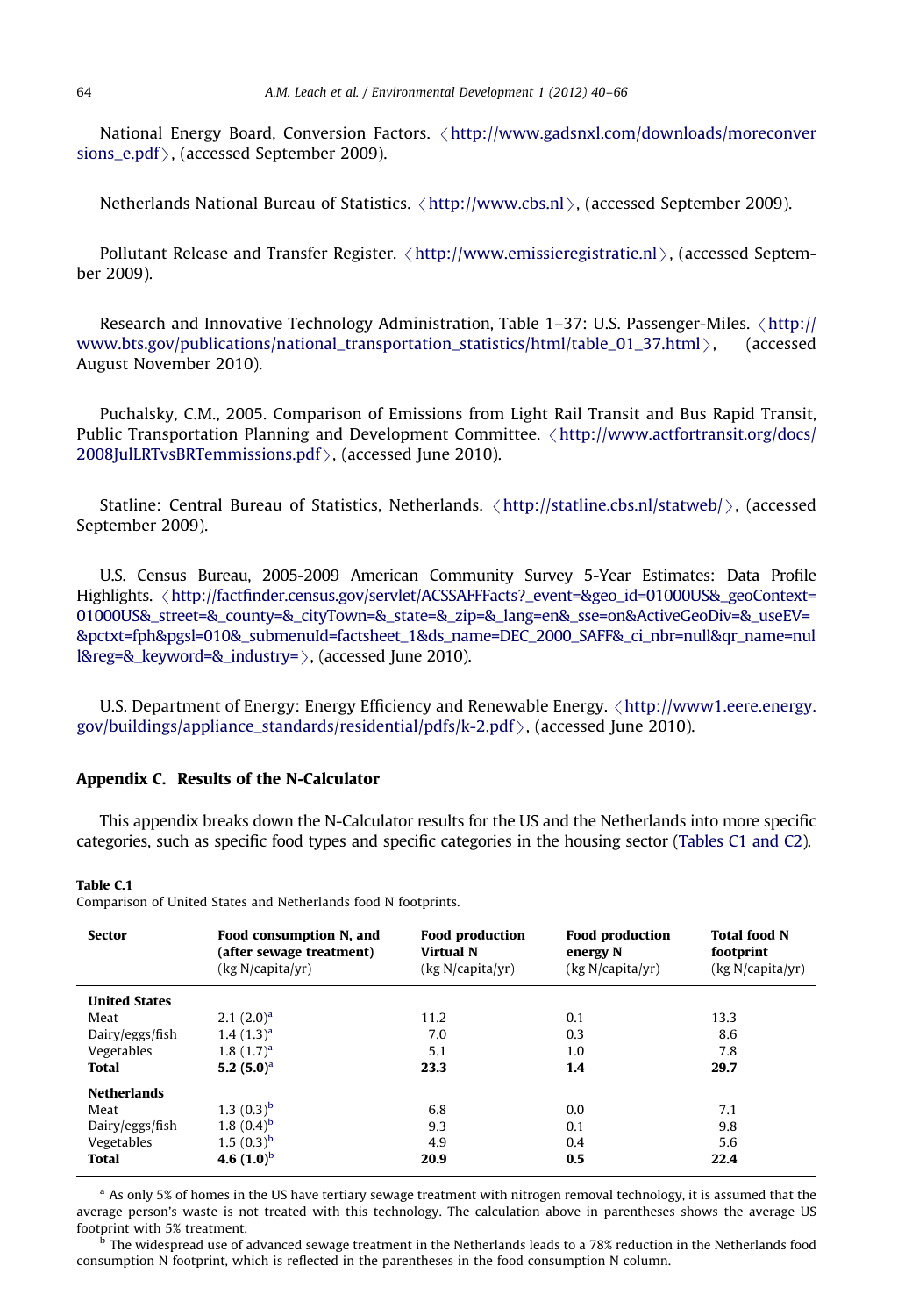| <b>Sector</b>             | <b>United States</b><br>(kg N/capita/yr) | <b>Netherlands</b><br>(kg N/capita/yr) |
|---------------------------|------------------------------------------|----------------------------------------|
| <b>Housing</b>            | 3.0                                      | 0.8                                    |
| Electricity               | 1.2                                      | 0.4                                    |
| Natural Gas               | 0.4                                      | 0.4                                    |
| Other                     | 1.4                                      | 0.1                                    |
| <b>Transport</b>          | 6.0                                      | 1.1                                    |
| Plane                     | 0.5                                      | 0.0                                    |
| <b>Public Transit</b>     | 0.0                                      | 0.1                                    |
| Personal Car              | 3.9                                      | 0.9                                    |
| Other                     | 1.6                                      | 0.1                                    |
| <b>Goods and Services</b> | 2.5                                      | 0.5                                    |
| Goods                     | 1.2                                      | 0.3                                    |
| Services                  | 1.3                                      | 0.2                                    |

| Table C.2                                                        |
|------------------------------------------------------------------|
| Comparison of United States and Netherlands energy N footprints. |

#### Appendix D. Supporting information

Supplementary data associated with this article can be found in the online version at [doi:10.1016/](doi:10.1016/j.envdev.2011.12.005) [j.envdev.2011.12.005](doi:10.1016/j.envdev.2011.12.005).

## References

- Burke, M., Oleson, K., McCullough, E., Gaskell, J., 2008. A global model tracking water, nitrogen, and land inputs and virtual transfers from industrialized meat production and trade. Environmental Modeling & Assessment. doi[:10.1007/s10666-](dx.doi.org/10.1007/s10666-008-9149-3) [008-9149-3](dx.doi.org/10.1007/s10666-008-9149-3).
- Balasubramanian, V., Alves, B., Aulakh, M., Bekunda, M., Cai, Z., Drinkwater, L., Mugendi, D., van Kessel, C., Oenema, O., 2004. Crop, environmental and management factors affecting nitrogen use efficiency. in: Mosier, A.R., Syers, J.K., Freney, J.R. (Eds.), Agriculture and the Nitrogen Cycle: Assessing the Impacts of Fertilizer Use on Food Production and the Environment. Island Press, Washington, DC, pp. 19–33.
- Bicknell, K.B., Ball, R.J., Cullen, R., Bigsby, H.R., 1997. New methodology for the ecological footprint with an application to the New Zealand economy. Ecological Economics 27, 149–160.<br>Chesapeake Bay Foundation: Your Bay Footprint. Accessed 10 June 2011, <http://www.cbf.org/Page.aspx?pid=1136 >.
- 
- Chesapeake Bay Foundation: Your Bay Footprint. Accessed 10 June 2011, <<http://www.cbf.org/Page.aspx?pid=1136>>.<br>Cassman, K.G., Dobermann, A., Walters, D.T., 2002. Agroecosystems, nitrogen-use efficiency, and nitrogen manage Ambio 31, 132–140.
- Erisman, J.W., Galloway, J.N., Sutton, M.A., Klimont, Z., Winiwarter, W., 2008. How a century of ammonia synthesis changed the world. Nature Geoscience 1, 636–639.
- European Environment Agency, 2005. National emissions reported to the Convention on Long-range Transboundary Air Pollution. Accessed 10 June 2011, < [http://www.eea.europa.eu/data-and-maps/data/national-emissions-reported-to-the](http://www.eea.europa.eu/data-and-maps/data/national-emissions-reported-to-the-convention-on-long-range-transboundary-air-pollution-lrtap-convention-3)[convention-on-long-range-transboundary-air-pollution-lrtap-convention-3](http://www.eea.europa.eu/data-and-maps/data/national-emissions-reported-to-the-convention-on-long-range-transboundary-air-pollution-lrtap-convention-3)).
- Fissore, C., Baker, L.A., Hobbie, S.E., King, J.Y., McFadden, J.P., Nelson, K.C., Jakobsdottir, I., 2011. Carbon, nitrogen, and phosphorus fluxes in household ecosystems in the Minneapolis-Saint Paul, Minnesota, urban region. Ecological Applications 21, 619–639.
- Food and Agriculture Organization of the United Nations Statistics. Accessed 15 June 2011,  $\langle$ [http://faostat.fao.org/site/345/](http://faostat.fao.org/site/345/default.aspx) [default.aspx](http://faostat.fao.org/site/345/default.aspx) $\rangle$ .
- Federatie Nederlandse Levensmiddelen Industrie, Guideline Implementation CIAA Voluntary Agreement Nutritional Value Labeling, 2007.
- Galloway, J.N., Cowling, E.B., 2002. Reactive nitrogen and the world: 200 years of change. Ambio 31, 64–71.
- Galloway, J.N., Aber, J.D., Erisman, J.W., Seitzinger, S.P., Howarth, R.W., Cowling, E.B., Cosby, B.J., 2003. The nitrogen cascade. Bioscience 53, 341–356.
- Galloway, J.N., Burke, M., Bradford, E., Naylor, R.L., Falcon, W.P., Mooney, H.A., Gaskell, J., Oleson, K., McCullough, E., Steinfeld, H., 2007. International trade in meat—the tip of the pork chop. Ambio 36, 622–629.
- Galloway, J.N., Townsend, A.R., Erisman, J.W., Bekunda, M., Cai, Z., Freney, J.R., Martinelli, L.A., Seitzinger, S.P., Sutton, M.A., 2008. Transformations of the nitrogen cycle: recent trends, questions and potential solutions. Science 320, 889–892.
- Global Footprint Network. Accessed 2 June 2011,  $\langle$  <http://www.footprintnetwork.org/> $\rangle$ .
- Galli, A., Wiedmann, T., Ercin, E., Knoblauch, D., Ewinge, B., Giljum, S., 2011. Integrating ecological, carbon and water footprint into a ''Footprint Family'' of indicators: definition and role in tracking human pressure on the planet. Ecological Indicators. doi[:10.1016/j.ecolind.2011.06.017.](dx.doi.org/10.1016/j.ecolind.2011.06.017)
- Gorecki, K., Melcer, B., 2006. The effect of sewage treatment plants on nitrogen and phosphorus loads transported by the Warta River in the Oborniki-Skwierzyna Stretch. Polish Journal of Environmental Studies 15, 271–275.